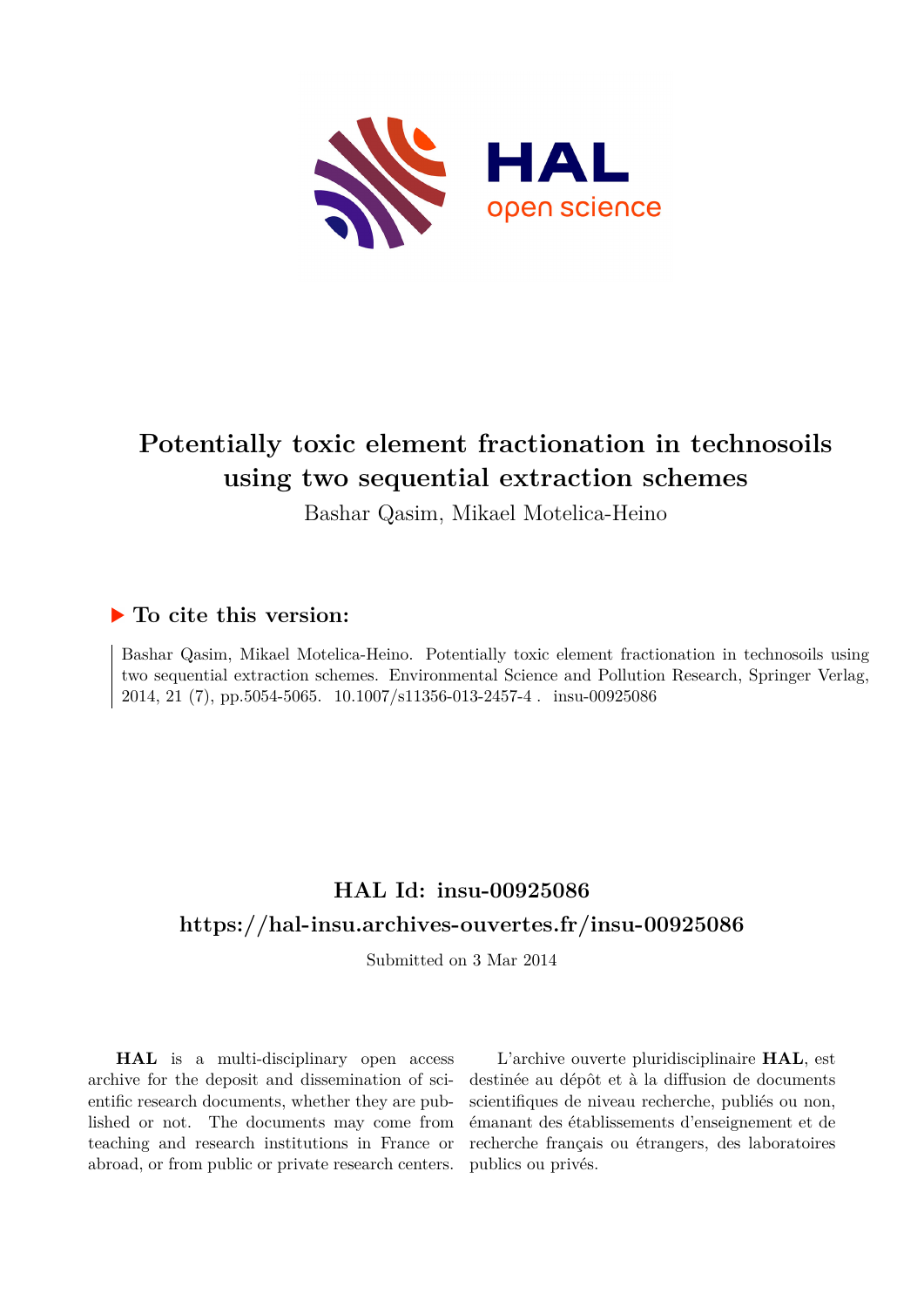### **(***Published in Environmental Science and Pollution Research***)**

# **Potentially toxic element fractionation in technosoils using two sequential extraction schemes**

Bashar  $\mathrm{Oasim}^{1, 2, \ast}$ . Mikael Motelica-Heino<sup>1</sup>

<sup>1</sup> CNRS/ISTO Institut des Sciences de la Terre d'Orléans, UMR-CNRS 7327 Campus Géosciences, Université d'Orléans, 1A rue de la Férollerie, 41071 Orléans, France.

<sup>2</sup> School of Applied Sciences, University of Technology, Baghdad, Iraq.

### **Abstract**

This study reports the chemical fractionation of several potentially toxic elements (Zn, Pb, Cd, As, and Sb) in contaminated technosoils of two former smelting and mining areas using two sequential extraction schemes. The extraction schemes used in this study were the Tessier's scheme and a modified BCR scheme. The fractions were rearranged into four equivalent fractions defined as acid soluble, reducible, oxidizable, and residual to compare the results obtained from two sequential extraction schemes. Surface soils were samples from a waste landfill contaminated with Zn, Pb, and Cd located at Mortagne-du-Nord (MDN; North France) and from a settling basin contaminated with PTE such as As, Pb, and Sb located at La Petite Faye (LPF; Limoges, France). The study of the Zn, Pb, Cd, As, and Sb partitioning in the acid soluble, reducible, oxidizable, and residual fractions of the technosoils revealed that Zn, Cd, and Pb were mainly associated with the acid soluble and reducible fractions for MDN site, while As, Sb, and Pb were associated with residual fraction for LPF site. Fractionation results indicate that the percentages of Zn, Pb, Cd, As, and Sb extracted in Fe–Mn oxide bound fraction of Tessier's scheme were always higher than those extracted by modified BCR scheme. This may be attributed to the stronger Tessier's scheme conditions used to extract this fraction. In contrast the percentages of Zn, Pb, Cd, As, and Sb extracted in the organic fraction of the modified BCR scheme were always higher than those of the Tessier's scheme. The order of mobility of PTE was as follows:  $Cd > Zn > Pb$  in MDN site and  $As > Sb > Pb$  in LPF site. PTE were distributed in all soil fractions, with the most relevant enrichments in extractable and residual fractions. A significant amount of Cd, Pb, and Zn were rather mobile, which suggests that these elements can be readily available to plants and soil organisms.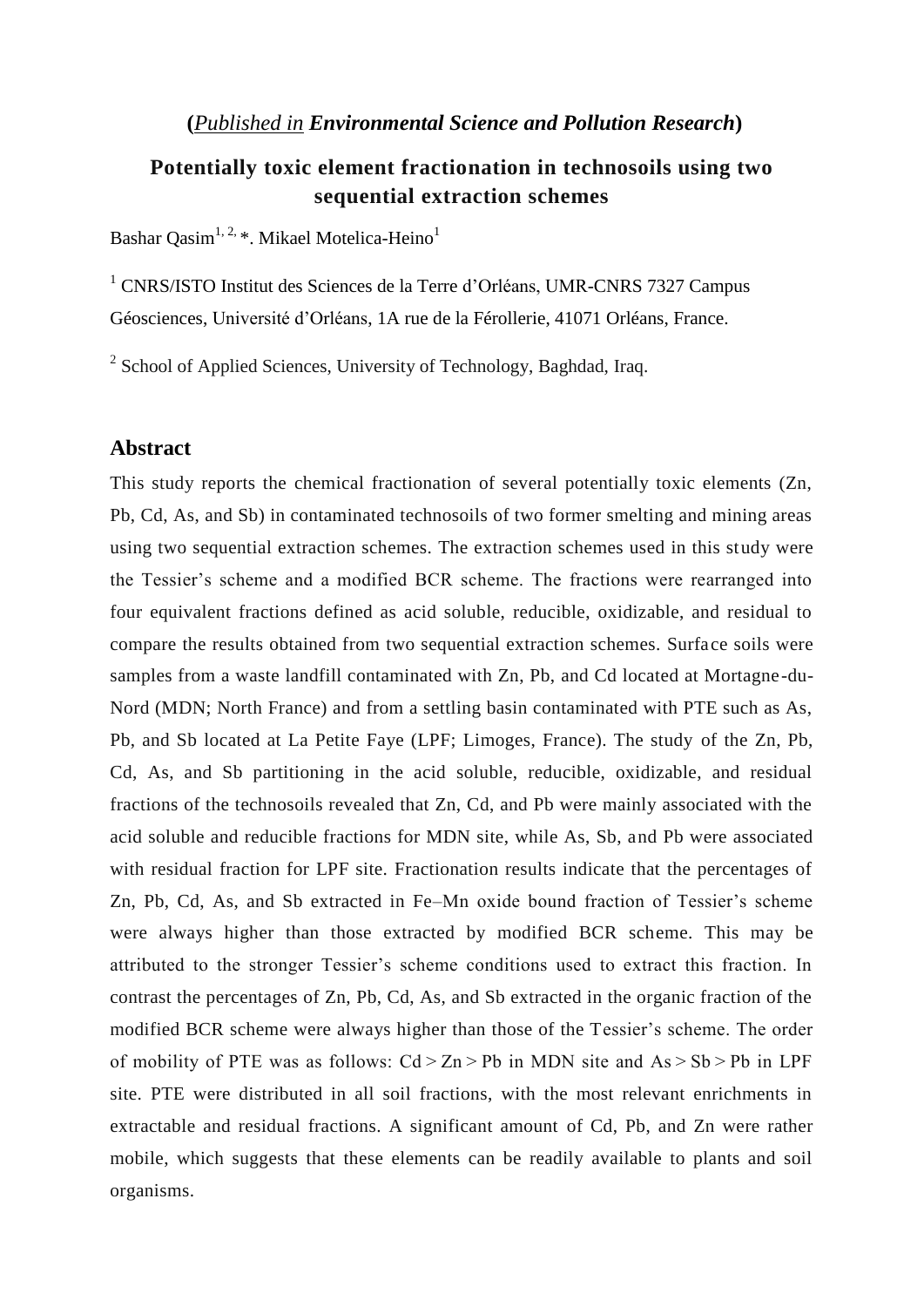**Keywords:** Potentially toxic element fractionation, Sequential extraction, Mining and smelting activities, contaminated technosoils

# **1 Introduction**

Mining and smelting activities are considered as highly polluting sources of potentially toxic elements (PTEs) in the environment (Shu et al. 2001; Schuwirth et al. 2007). In fact both mining and smelting processes produce large amounts of wastes resulting in soil contamination (Davies 1983; Adriano 2001). These processes introduce PTE into the environment through gaseous and particulate emissions but also liquid and solid wastes (Dudka and Adriano 1997). The exposure of the population to these PTE involves a risk to human health by consuming the plants grown on the contaminated sites (Nabulo et al. 2010).

Since the determination of the total concentration of PTE in soils does not give sufficient information about the mobility and toxicity of these elements (Nowak 1995; Szulczewski et al. 1997; Rauret 1998; Petit and Rucandio 1999), additional information on the concentrations of particular physicochemical forms of the PTE is in fact required as their behavior in the environmental system depends on their chemical speciation (Merian and Clarkson 1991; Rodriguez et al. 2009). Speciation can be defined as the identification and quantification process of different species or binding forms in which an element occurs (Ure et al. 1995; Ure and Davidson 2001). PTE in soils are partitioned between the different phases present, i.e., organic matter, oxyhydroxides of iron, aluminum and manganese carbonates, sulfides, clays, etc., and are retained on these solid phases by different mechanisms, i.e., ion exchange, complexation, precipitation or co-precipitation (Weber 1991; Benedetti et al. 1995), or are retained in the lattice of soil minerals. Since the behavior of PTE in the soil–water–plant system depends on their speciation, the determination of PTE partition in soils assessed by sequential extraction schemes can give useful information. Different extraction schemes have been widely used to mimic differing environmental conditions, with strong acids being used to determine the total concentration of PTE and weaker solutions to determine compounds that are relatively soluble and bioavailable (Anju and Banerjee 2010).

The main goal of sequential extraction is to convert PTE bound in the different solid phases into soluble forms with a specific chemical extractants used at each step (Tokalioglu et al. 2000a, b). In these sequential extraction schemes, a series of progressively harsher reagents is used to dissolve increasingly refractory forms of these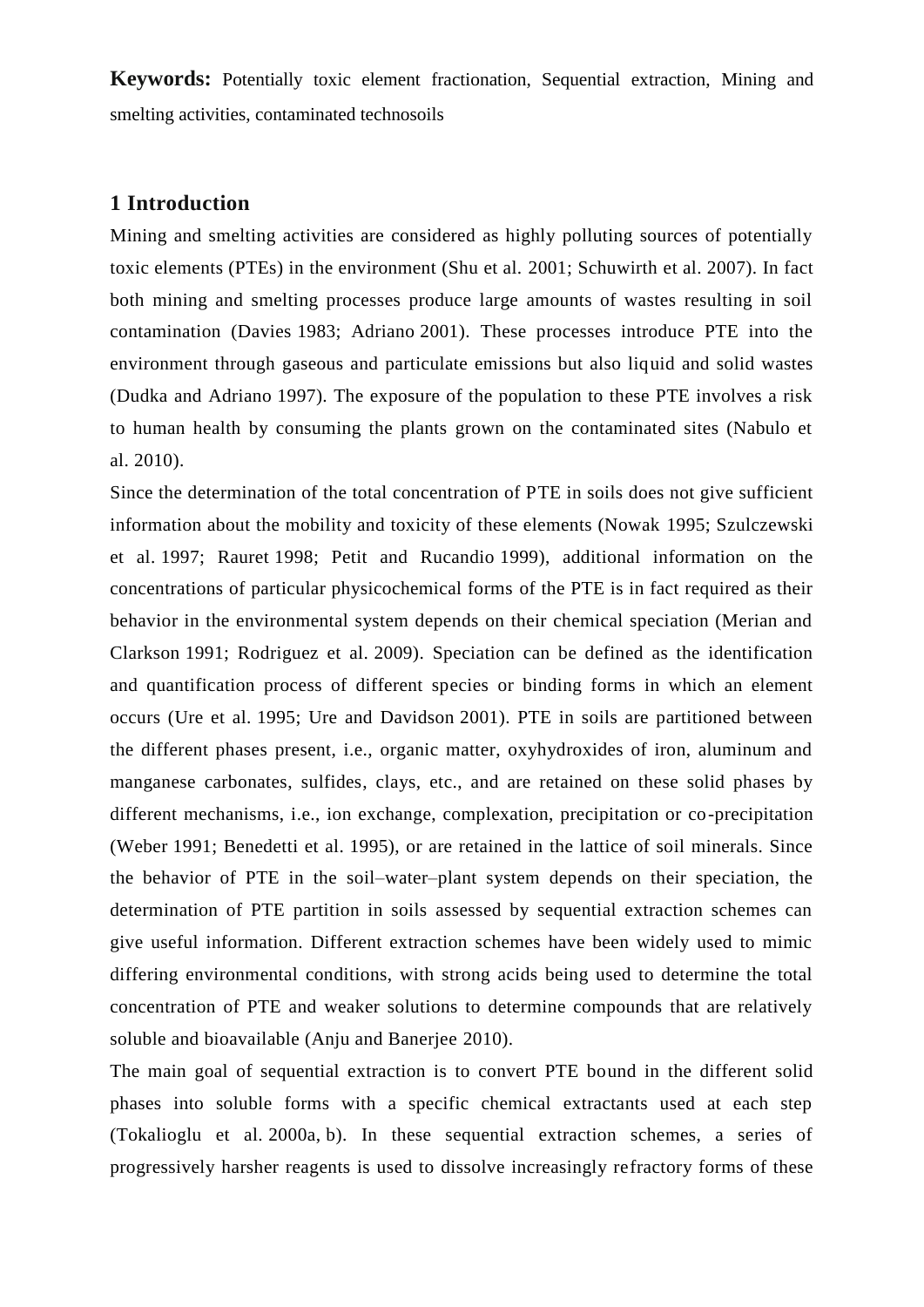elements, from the more mobile to the more refractory (MacLaren and Crawford 1973; Shuman 1985).

However, sequential extraction schemes are greatly influenced by experimental factors such as the choice of chemical reagents, specific extraction time, and weight ratio of sample to volume of the extraction solution. Thus, there are many criticisms of these schemes as several operationally defined artifacts may occur including the lack of specificity of reagents, the possibility of re-adsorption of released PTE to the remaining fractions (Belzille et al. 1989; Hass and Fine 2010) and the potential alteration of other phases during one extraction step (Li and Thornton 2001).

The best-known sequential extraction scheme (Tessier et al. 1979) consists of five steps in which PTTE are considered to be distributed among different soil fractions:(1) exchangeable, (2) bound to carbonate, (3) bound to Fe–Mn oxides, (4) bound to organic matter, and (5) residual. Many sequential extraction schemes derived from the Tessier one have been applied to soils and sediments to fractionate PTE by using different chemical extractants to obtain useful information about the bioavailability and mobility of these elements (Elliott et al. 1990; Krishnamurti et al. 1995) in particular, one of the Community Bureau of Reference (BCR) (Ure et al.1993) which is similar to that produced by Tessier et al. with the main difference in the first extraction step of the scheme.

The aims of this work was thus to: (1) investigate the chemical fractionation of PTE, respectively Zn, Pb, and Cd, in contaminated surface technosoils from a former smelting site (Mortagne-du-Nord (MDN), France) and As, Pb, and Sb from a former mining site (La Petite Faye (LPF), Limoges, France), and (2) compare the efficiency and suitability of two sequential extraction schemes (Tessier and a modified BCR) for these soils.

# **2 Materials and methods**

#### **2.1 Soil sampling**

Two sites were selected for this study. The first one is metallophyte grassland located in Mortagne-du-Nord (MDN) in Northen France. Thus area has been occupied for over 60 years by a Zn smelter unit linked to a sulfuric acid production unit and a Pb smelting unit for a few years. The site has been back-filled with slags and smelting crucible to a thickness of about 3 meters. More than 30 metal-bearing (Zn, Pb and Cd) mineral species have been identified such as sulfides, sulfates, carbonates, oxides and silicates (Thiry and van Oort 1999). The second site is the former mine tailing of La Petite Faye (LPF) located 60 km North-East of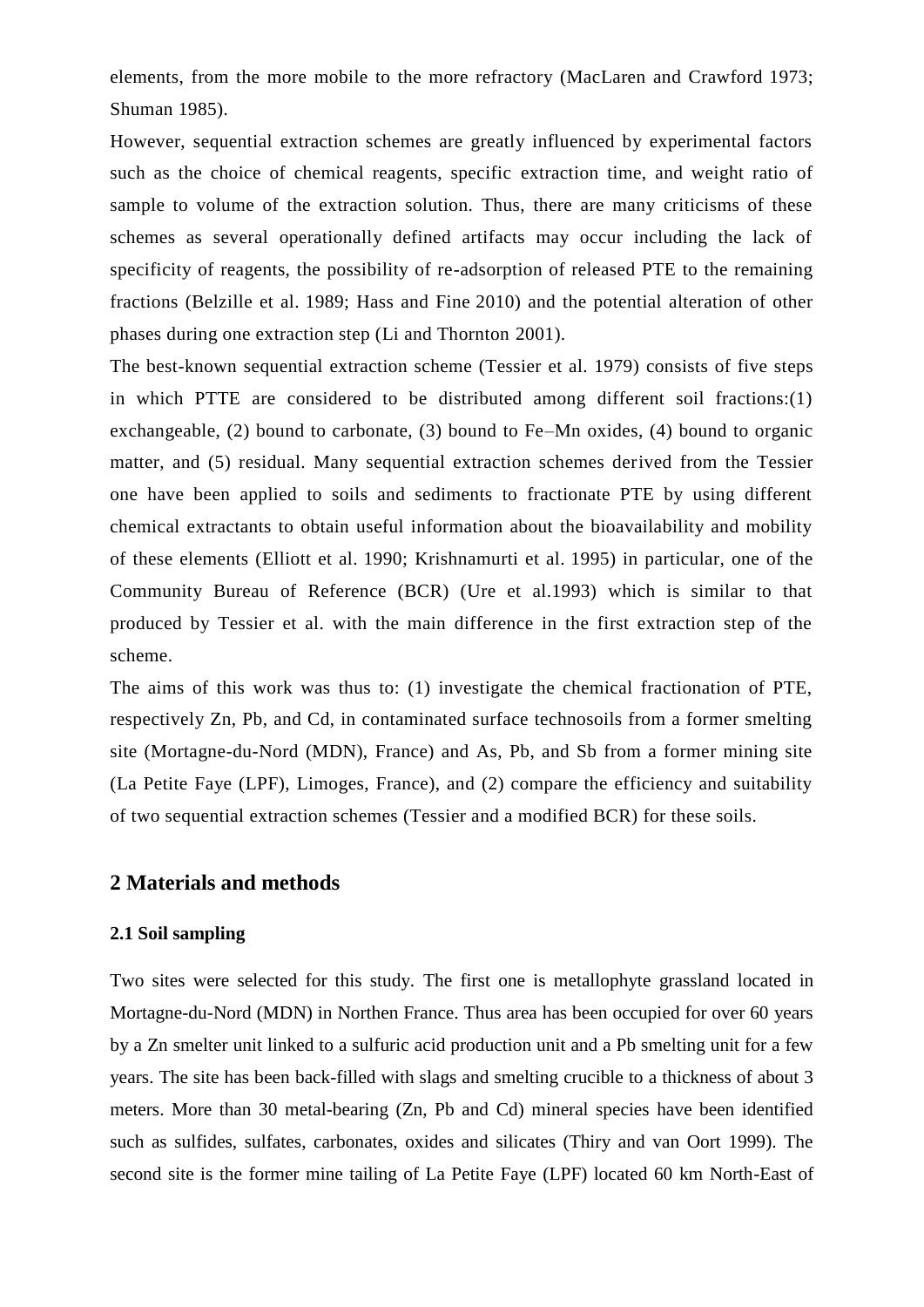Limoges (France), where mining wastes have been stored in a settling basin from 46 years ago. The main PTE present in soils are As, Pb and Sb (Néel et al. 2003; Nénert et al. 1997). Three distinct locations (zone1, zone2 and zone3) from each site were selected according to the level of PTE concentrations and spatial distribution of the vegetation cover. One kg of surface soil (0-20 cm) was sampled at each location with a stainless steel spade. In the MDN site the vegetation cover consists of essentially *Arabidopses hallari* and *Avena sativa* L*.*  whereas, in LPF site, *Graminea*, *Equisetum telmateia*, *Betula pendula* and *Pteridium aquilinum* were present with large horsetails of black alder and poplar (Dutreuil et al. 1997). All soil samples collected were carefully transferred to clean polyethylene bags before transport to the laboratory. Collected soil samples were oven-dried at a constant temperature of 40°C, manually homogenized and then quartered. Two equivalent fractions were obtained from each quartered sample. One fraction was used for the determination of the soil physicochemical properties whereas the other fraction was used for chemical analysis of PTE. Samples for chemical analysis were sieved first using a 2mm mesh sieve, to remove gross plant matter and subsequently crushed to pass through a 250μm sieve (Brooks 1983).

#### **2.2 Reagents and standards**

All the reagents used to prepare the extracting solutions were products of analytical-grade quality (Merck pro-analysis, Darmstadt, Germany). All solutions and dilutions were prepared using doubly deionized water  $(18.2M\Omega\text{cm}^{-1})$  (Thermo Scientific Barnstead Easy pure II systems). Standard stock solutions of 1000mg.l<sup>-1</sup> of different elements were prepared from metal wires or salts of purity higher than 99.998% (VWR international, BDH Prolabo ICP Standards, Belgium). Diluted standard working solutions were prepared from these on a daily basis. All laboratory glassware and plastic ware were rinsed three times with double deionized water after being soaked in a  $HNO<sub>3</sub>(10\%, v/v)$  bath for 24h.

#### **2.3 Analysis of the soil physico-chemical properties**

Physico-chemical properties of the samples  $(\leq 2 \text{mm fraction})$  were characterized by routine soil testing laboratories according to standardized French (AFNOR 1999) or international (ISO 1999) procedures (Table 3). pH and EC of each samples were determined in distilled water extracts (1:2.5 w/v) (NF ISO 10390 (2005)). Total organic carbon concentrations were determined according to ISO (1999). Cation exchange capacity (CEC) was determined by the 0.05N cobalthexamine method (Aran et al. 2008). Organic matter was determined according to (Storer 1984) procedure depends on loss of weight on ignition (LOI).

#### **2.4 X-ray fluorescence spectrometer (XRF)**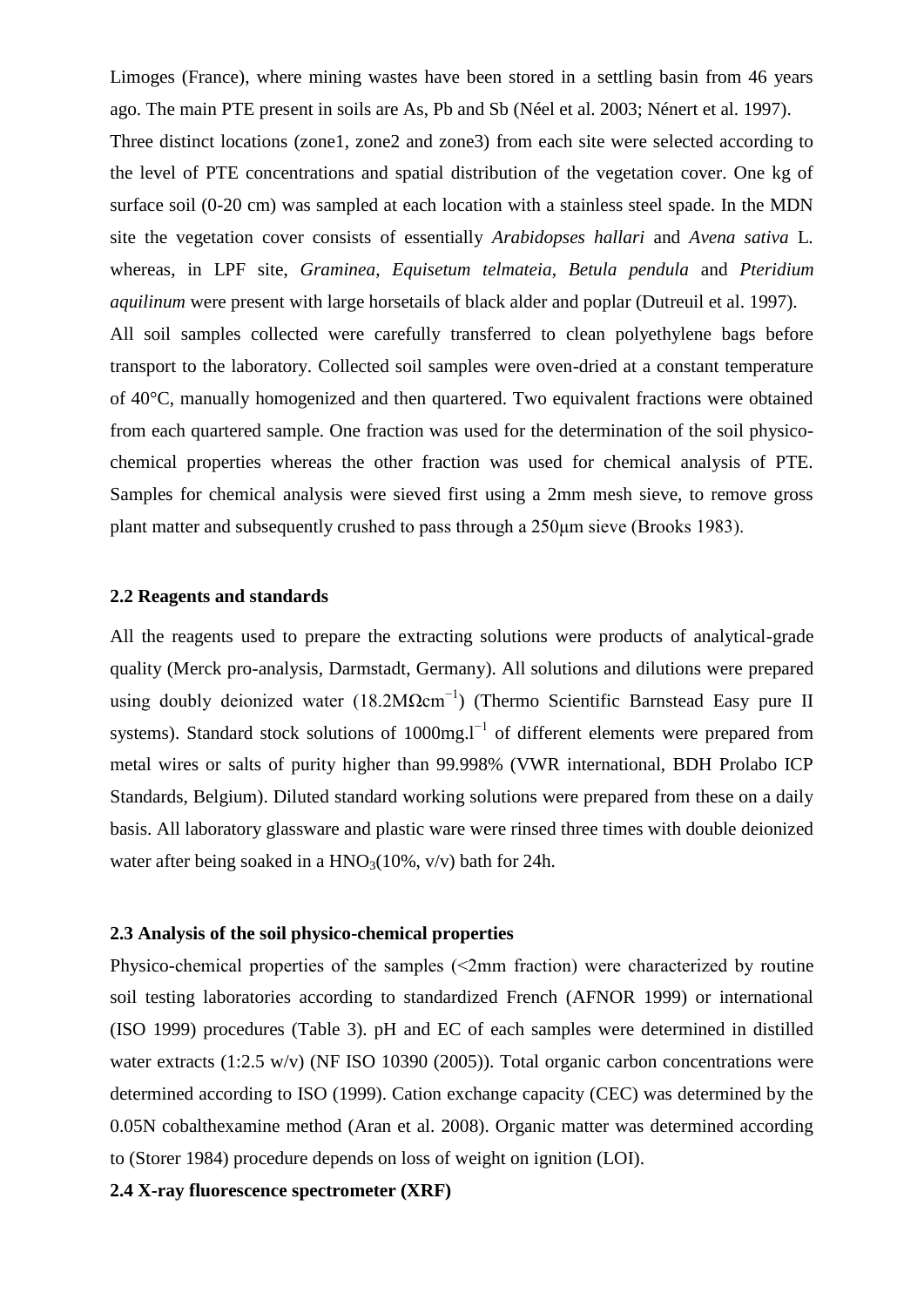The total concentration of PTE in the contaminated soil samples was determined from X-ray fluorescence using a XMET 5100 X-ray spectrophotometer (Oxford Instruments Analytical GmbH, Germany). PTE in the soil were determined by XRF method by pressed soil pellets with an acquisition delay time of 3 min. for each sample.

2.5 Soil mineralogical characterization

Powder X-ray diffraction was used for mineralogical characterization in bulk studied soils using a diffractometer INEL XRM3000 montage transmission (geometry Debye-Scherrer), (CoK $\alpha$ , 40 kV, 30mA) between 5 to 90 $\degree$ 20. The analyses of minerals were carried out on thin section of the bulk sample using INEL diffractometer equipped with an INEL CPS 120 detector (Debye-Scherrer geometry).

### **2.5 Sequential extractions**

Sequential extraction schemes of Tessier et al. (1979) and of the European Union's Standards, Measurements and Testing Program (SM&T) (Sahuquillo et al. 1999) were used in this study and are summarized in (Table1 and Table 2) respectively. Each extraction step was performed in triplicate, starting with 1g of original soil material. The aqua regia step performed on the residue from step 4 for (Tessier's scheme) or step 3 for (BCR scheme) was based on the ISO 11466 method (ISO norm 11466 (1995).

Metal concentrations in all extracts from these sequential extraction schemes were determined by ICP-MS (Finnigan Element XR, Thermo Electron, Germany). Additionally blanks of the different extractants were analyzed in triplicate and further subtracted from the soil samples. The accuracy of the sequential chemical extraction scheme was determined by comparing the sum of the concentrations obtained at the different steps of the extraction scheme with total metal content (Cuong and Obbard 2006).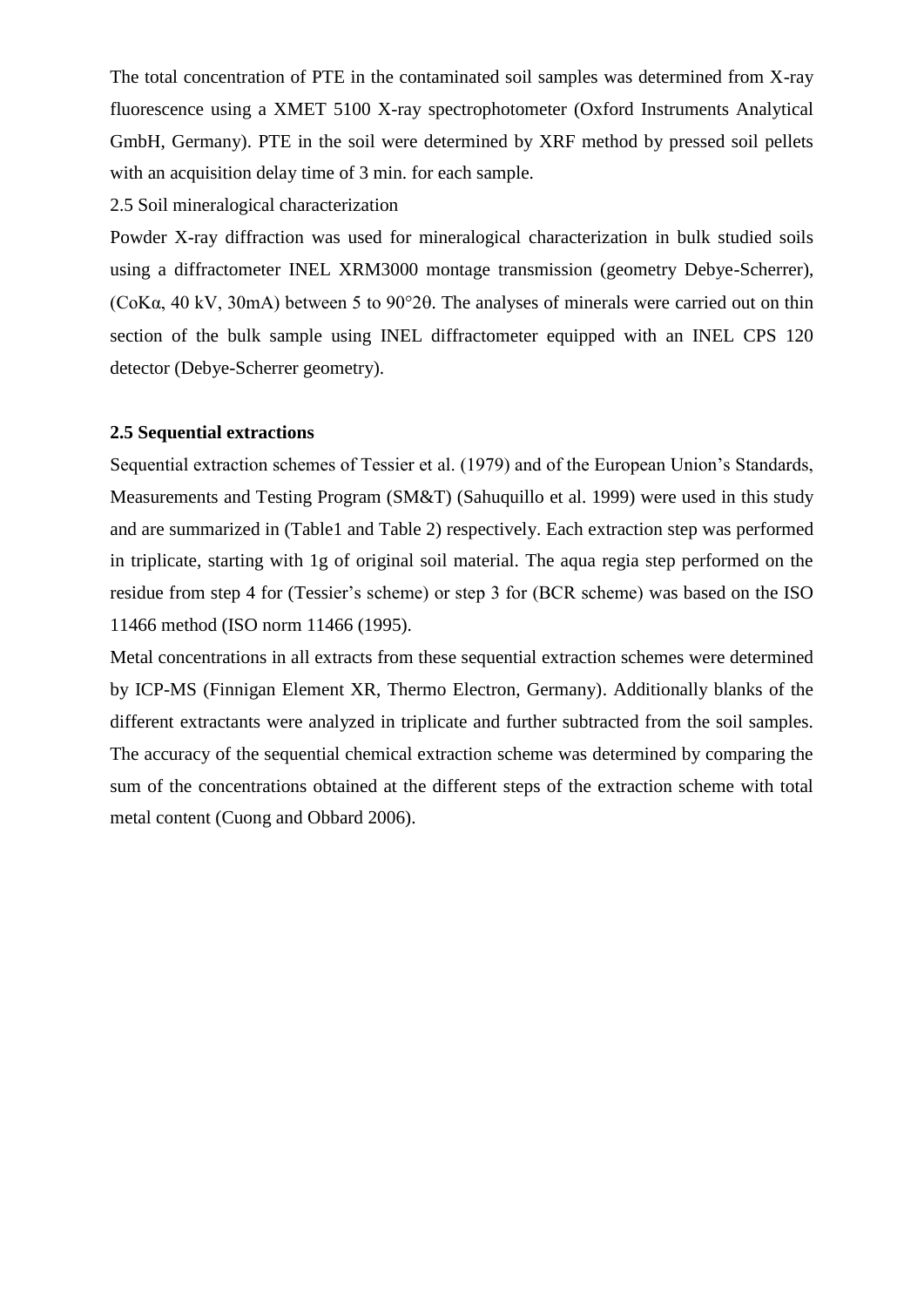|  |  | <b>Table 1:</b> Extraction conditions of the Tessier's scheme |
|--|--|---------------------------------------------------------------|
|  |  |                                                               |

| <b>Fraction</b>       | <b>Extractants and conditions</b>                                                                                  |  |  |  |
|-----------------------|--------------------------------------------------------------------------------------------------------------------|--|--|--|
| Exchangeable          | 1 M MgCl <sub>2</sub> (pH = 7), 20 ml, 1 h.                                                                        |  |  |  |
| Bound to<br>carbonate | 1 M NaOAc ( $pH = 5$ ), 20 ml, 1 h.                                                                                |  |  |  |
| Reducible             | 0.04 M NH <sub>2</sub> OH HCl, 20 ml, 95 °C, 6 h.                                                                  |  |  |  |
| Oxidizable            | 15 ml 30 % $H_2O_2$ and 3 ml 0.02 M HNO <sub>3</sub> , 2 h, 85 °C,<br>3.2 M NH <sub>4</sub> OAc, 5 ml, 85 °C, 3 h. |  |  |  |
| Residual              | HF, $HCIO4$ , $HNO3$                                                                                               |  |  |  |

# **Table 2:** Extraction conditions of the modified BCR scheme

| <b>Fraction</b>     | <b>Extractants and conditions</b>                                                                                                                                                |
|---------------------|----------------------------------------------------------------------------------------------------------------------------------------------------------------------------------|
| Exchangeable        | $0.11$ M CH <sub>3</sub> COOH, 40 ml, 16 h                                                                                                                                       |
| Reducible           | 0.1 M NH <sub>2</sub> OH HCl (pH = 2), 40 ml, 16 h                                                                                                                               |
| Oxidizable          | 8.8 M H <sub>2</sub> O <sub>2</sub> , 10 ml, 85 C, 1 h and 8.8 M H <sub>2</sub> O <sub>2</sub> , 10 ml, heated to<br>dryness, and 1 M NH <sub>4</sub> OAc, (pH = 2), 50 ml, 16 h |
| Residual aqua regia | (ISO 11466 (ISO 1999))                                                                                                                                                           |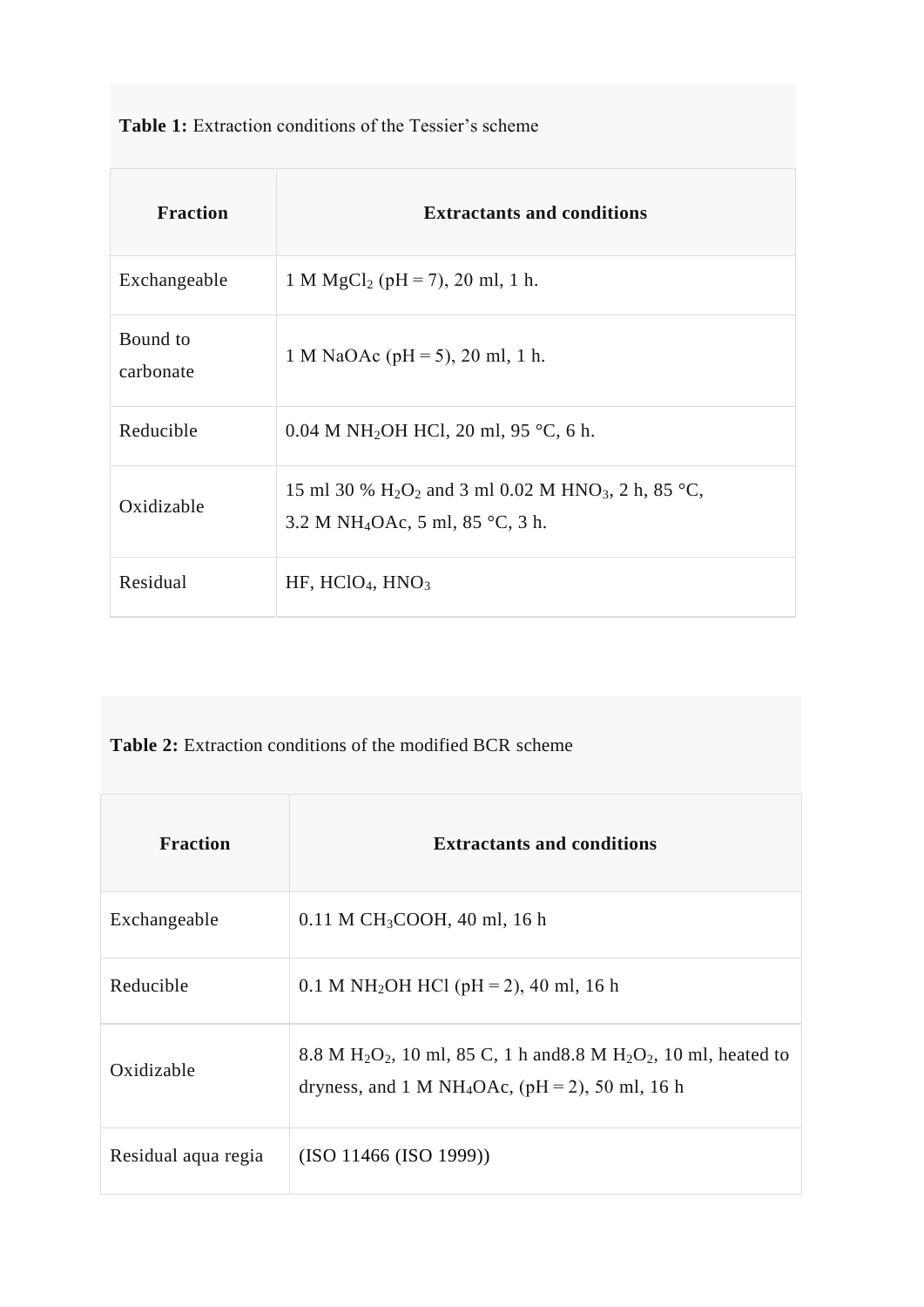# **3 Results and discussion**

#### **3.1 Physico-chemical properties of the studied soils**

The main physico- chemical properties of the soil samples are summarized in (Table3). The pH of MDN soils was slightly acid and ranged from 6.14 to 6.92, while the pH of LPF soils was acidic to slightly acid and ranged from 3.65 to 5.75, this could be because of the acid forming process occurring during mine tailing weathering producing acid mine drainage leading to the increase in hydrogen ion activity. Organic matter ranged from 8.26 to13.84% and from 5.27 to 6.83% for MDN and LPF respectively. Organic carbon of both MDN and LPF ranged from 3.35 to 6.45% and 0.3 to 1.67% respectively. Total PTE concentrations for MDN site  $(n=3)$  were as follows: Zn (3111- 7721 mg kg<sup>-1</sup>), Pb (879 – 3558 mgkg<sup>-1</sup>) and Cd  $(53 - 72 \text{ mgkg}^{-1})$ , while, total PTE concentrations for LPF site  $(n=3)$  were as follows: As  $(2677 - 83937 \text{ m}g\text{kg}^{-1})$ , Pb  $(362 - 16100 \text{ m}g\text{kg}^{-1})$  and Sb  $(100 - 871 \text{ m}g\text{kg}^{-1})$ . The concentrations of Zn, As and Pb are greater than: (i) the possible toxicity values (10 –300, 5– 20 and 30–300 mg/kg, respectively; (Kabata-Pendias 2001; Kiekens 1995; McGarth and Loveland 1992) and (ii) the normal background levels given (e.g.  $1 - 50$  mgkg<sup>-1</sup> for Zn, 1–30  $mgkg^{-1}$  for As and 9–50 mgkg<sup>-1</sup> for Pb (Wilson et al. 2010) for soils of diverse origins and lithologies throughout the world.

#### **3.2 Soil mineralogical composition**

As derived from the XRD analysis, there is no significant differences in mineralogical composition between the different soil samples are found for the LPF site. Surface soils in the studied former mining area are mainly constituted by silicate species such as quartz, muscovite, clinoclore, feldspar together with clay minerals such as illite, kaolinite and chlorite. The MDN surface soils are mainly constituted by quartz, muscovite, albite, dolomite, orthoclase and calisite.

#### **3.3 Fractionation of the PTE**

Results of the PTE fractionation in the studied soils for the different zones for the two sequential extraction schemes are shown in (Fig.1and Fig.2). The contents of these elements extracted in each steps of sequential extractions scheme are summarized in (Tables 4 and 5). In the Tessier' scheme the equivalent fraction used were T1 (Exchangeable fraction), T2 (Bound to carbonate), T3 (reducible (Fe-Mn oxide bound) fraction), T4 (oxidisable (organic/sulphide) fraction) and T5 (residual fraction). Whereas, in modified BCR scheme, the equivalent fraction used were B1 (acid soluble (carbonate bound) equivalent to  $(T1+T2)$ ),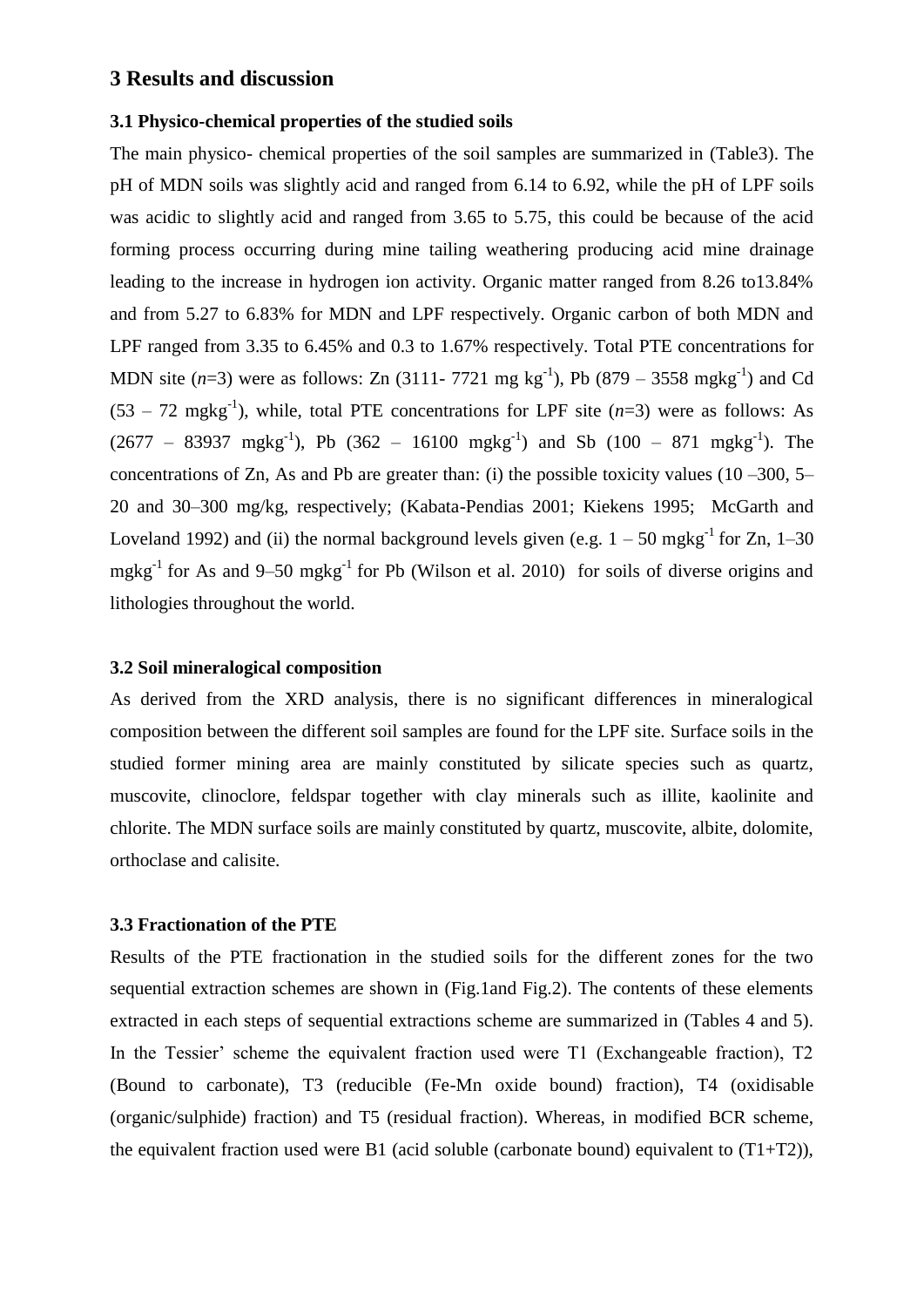B2 (reducible (Fe-Mn oxide bound) fraction equivalent to T3), B3 (oxidizable (organic/sulphide) fraction), equivalent to T4) and B4 (residual fraction, equivalent to T5).

**Table 3:** Physicochemical characteristics of the soils and PTE total concentrations of the selected zones from Mortagne-du-Nord (MDN) and La Petite Faye (LPF)

| Zone             | pH   | EC<br><b>CEC</b><br>TOC%<br>OM% |       | Zn   | Pb                | C <sub>d</sub> |       |     |  |
|------------------|------|---------------------------------|-------|------|-------------------|----------------|-------|-----|--|
|                  |      | $(\mu s \text{ cm}^{-1})$       |       |      | (cmol $kg^{-1}$ ) | $(mg kg^{-1})$ |       |     |  |
| MDN1             | 6.92 | 112                             | 8.26  | 3.35 | 7.2               | 7721           | 3558  | 72  |  |
| MDN <sub>2</sub> | 6.35 | 112                             | 10.28 | 4.39 | 8.5               | 3111           | 876   | 63  |  |
| MDN3             | 6.14 | 113                             | 13.84 | 6.45 | 6.7               | 3124           | 879   | 53  |  |
|                  |      |                                 |       |      |                   | As             | Pb    | Sb  |  |
| LPF1             | 3.65 | 258                             | 6.46  | 0.3  | 18.3              | 83937          | 16100 | 871 |  |
| LPF <sub>2</sub> | 4.93 | 200                             | 5.27  | 0.47 | 39.7              | 37458          | 8536  | 498 |  |
| LPF3             | 5.75 | 150                             | 6.83  | 1.67 | 29.1              | 2677           | 362   | 100 |  |

*EC* electrical conductivity, *OM* organic matter, *TOC* total organic carbon, *CEC* cation exchange capacity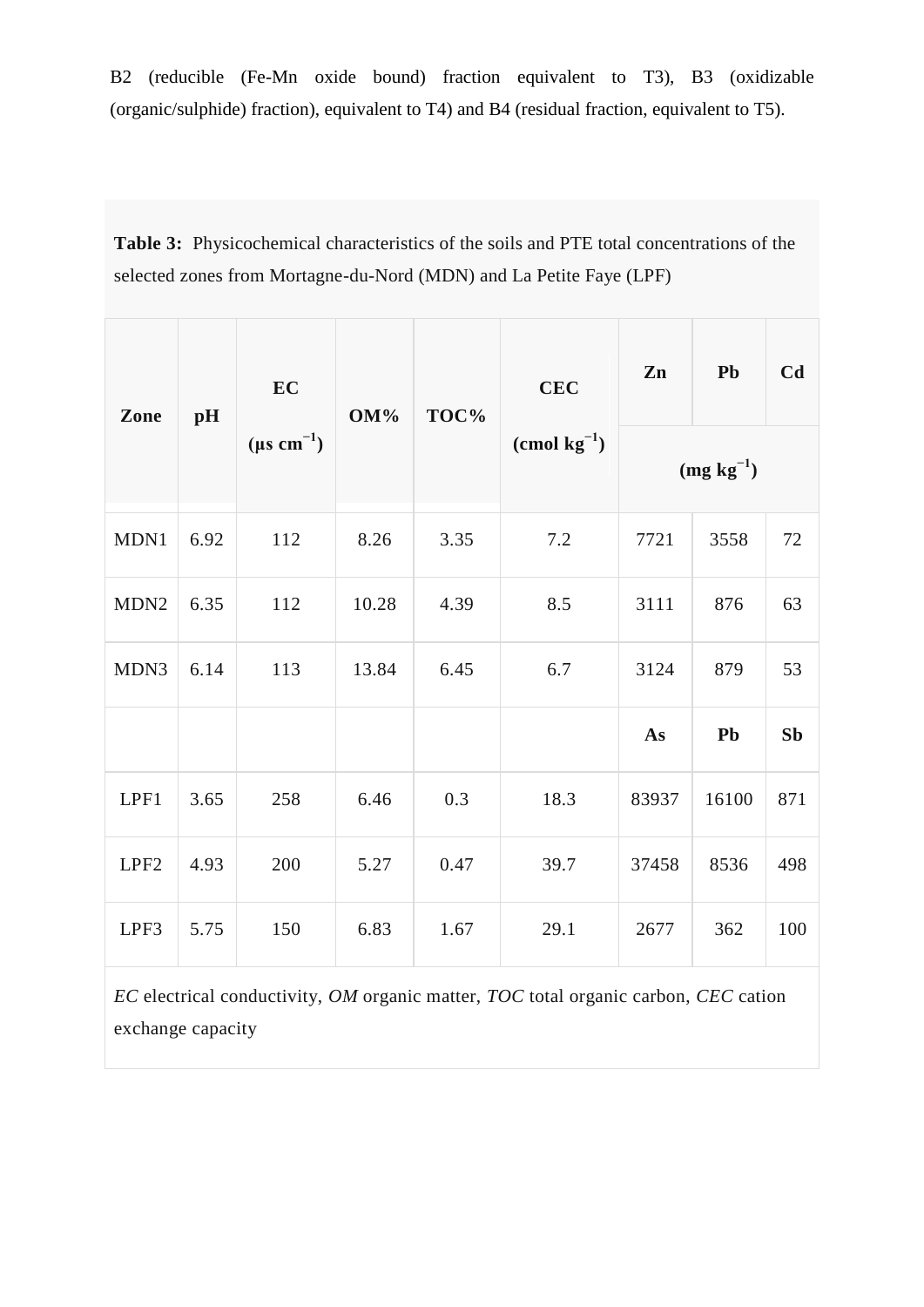### *3.3.1 MDN site*

#### **Zinc**

Tessier's extraction scheme showed that Zn recovery was between 95.7% and 98.4% for all studied samples which can be regarded as acceptable in comparison with other studies (Hongyu Liu 2005; Rodriguez 2009). Zn was mainly associated with carbonate fraction and accounted for 38.2%, 31.1% and 30.3 % of total Zn for zones1, 2 and 3 respectively (Fig.1a). The concentration of Zn in reducible fraction ranged from 25.8 to 28.3% of total Zn for all three zones. On average, the concentration of Zn in exchangeable fraction accounted for 17– 21.7% and in residual fraction 14.3– 17.2% for all studied zones. Data in (Fig.1a) indicate that general distribution of Zn into the various fractions for all studied zones followed the order: T2>T3>T1>T5>T4. This observation is in agreement with that of Pardo et al. 1990.

BCR extraction scheme showed that Zinc recovery was ranged between 96.1% and 99.7% for all studied samples. Zn distribution pattern in each fraction followed the order: B1 $>B2>B4>B3$  (Fig.2a). About 53.4%, 42.2% and 48.8% of total Zn occurs in soluble fraction (B1) for zone1, 2 and zone 3 respectively.  $21.2 - 26.1\%$  is distributed in reducible fraction, 18 –20 % is incorporated into silicate lattice, while fraction of Zn bound to oxidisable fraction represents less than11% of total Zn for all studied samples. The first extraction step (B1) is important for this metal. A possible explanation for this is the presence of calcareous minerals, which act as a strong adsorbent for Zn in mine tailings (Anju 2010; Nannoni et al. 2011).

Collectively, both extraction schemes gave similar results for Zn. In fact the relative Zn associations, as provided by both extraction schemes are similar for all four equivalent fractions (i.e. acid soluble  $>$  reducible  $>$  residual  $>$  organic/sulphide bound) for all studied zones. Zn fractionation is dominated by acid soluble fraction. However it was observed that the amount of Zn extracted in acid soluble fraction by BCR scheme was higher than Tessier's scheme , as more Zn was extracted in (B2) by BCR scheme than by Tessier's scheme (T3).

#### **Lead**

Lead recovery in Tessier's extraction scheme ranged between 92% and 110% for all studied samples. The relative distribution of Pb among different fractions in zone1 followed the order: T2≈T3>T4>T5>T1 (Fig.1b). It can be seen that Pb was mainly associated with carbonate and reducible fractions accounting for 31.4% and 30.8% respectively of total Pb content. Pb in zone1 is shown to be strongly associated with carbonate fraction. This is coherent with thermodynamic prediction (Brookins 1988) that cerrusite (PbCO<sub>3</sub>) would be the dominant lead mineral at the Eh–pH conditions of mine tailing. Additionally  $CaCO<sub>3</sub>$  may act as a strong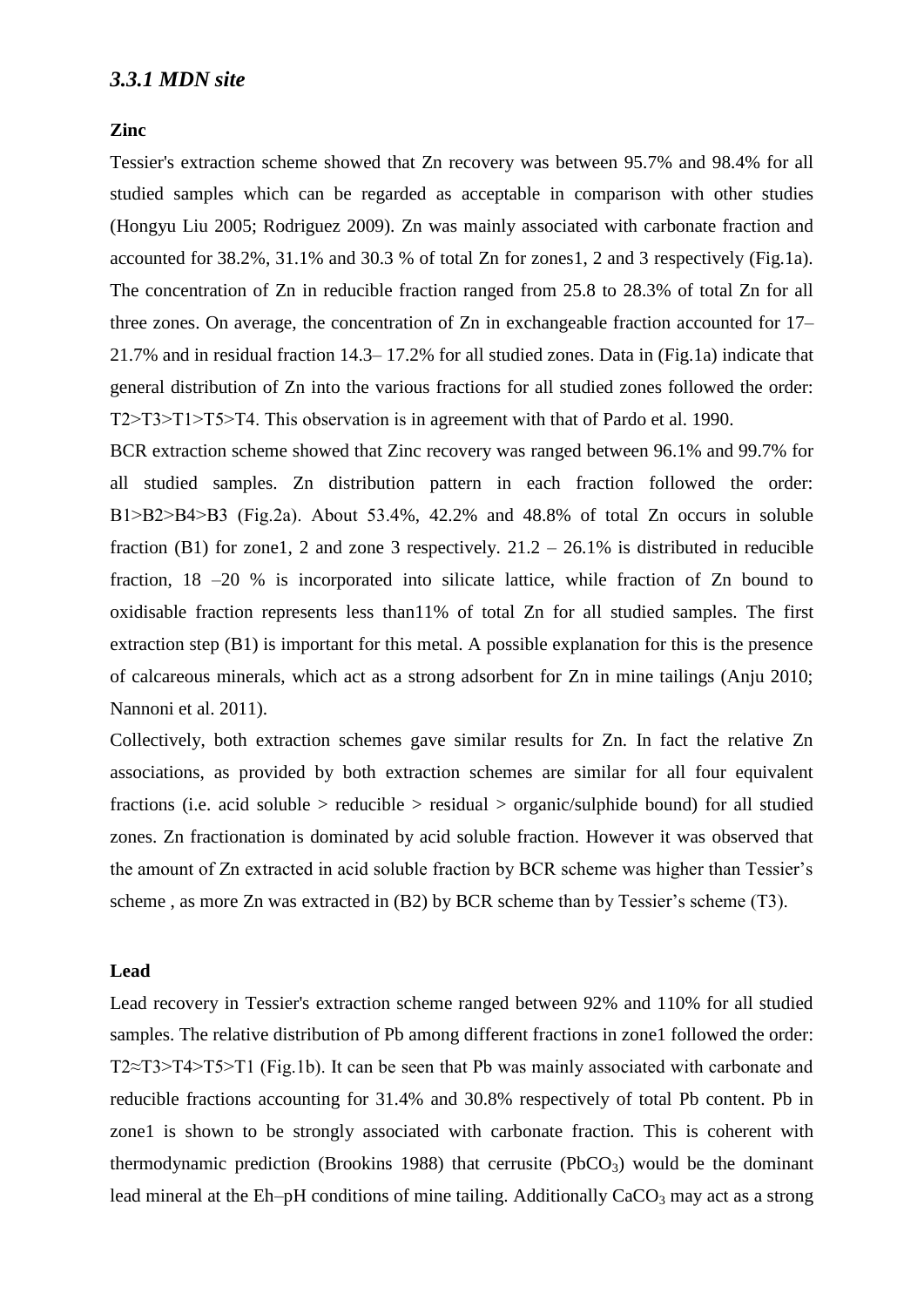adsorbent for Pb and could complex Pb as  $(PbCO<sub>3</sub>)$  (Li and Thornton 2001). The next Pb fractions were oxidisable and residual which represents  $\leq 18\%$  and  $\leq 15\%$  respectively.

The fractionation pattern of Pb in both zone 2 and zone 3 was:  $T3 > T2 > T4 > T5 > T1$  (Fig.1b). This was comparable for the two zones, demonstrating that Fe-Mn oxide bound fraction (42.9%) for zone 2 and (32.8%) for zone 3 is the predominant fraction. Fe–Mn oxides are in fact important scavengers of metals in soils particularly at a high pH range ( $pH > 7.0$ ) (Tipping et al. 1986). The remaining Pb content was distributed among carbonate, oxidisable and residual fractions represents  $\lt 29\%$ ,  $\lt 13\%$  and  $\lt 10$  for zone 2 and  $\lt 21\%$ ,  $\lt 26\%$  and ޒ13% for zone 3 respectively.

BCR extraction scheme showed a percentage recovery for Pb ranging between 97% and 113% for all studied samples. Pb association in zone1 followed the order: B1>B2>B3>B4 (Fig.2b), indicating that highest percentages of Pb were associated with acid soluble (32.6%), Fe-Mn oxide bound (28.9%), organic/sulphide (27.2%) and residual fraction (11%). In contrast Pb distribution among different fractions in zone2 and zone3 followed the order: B2>B3>B1>B4, indicating the relative importance of Fe-Mn oxide bound (33.7% and 30.6%) and organic/sulphide fraction (31.1% and 30.1%) for both zone 2 and 3 respectively. This finding is in agreement with that of Ramos et al. 1994; Romaguera et al. 2008; Zemberyova et al. 2006.

Fractionation results obtained for Pb from the two extraction schemes were also similar for all studied zones. The relative distribution of Pb in all four fractions was also similar. The most abundant fractions were acid soluble and Fe-Mn oxide bound. Again, a higher amount of Pb was extracted with reducible fraction by Tessier's extraction scheme compared to BCR scheme. In contrast for organic/sulphide bound fractions it was the opposite.

#### **Cadmium**

Cd recovery in Tessier's extraction scheme was ranged between 84% and 105% for all studied samples. The fractionation of Cd in each fraction followed the order:  $T1 > T5 > T3 > T2 > T4$  (Fig.1c) for zone1 and 2, while it followed the order:  $T1 > T2 > T3 > T4 > T5$ for zone 3, matching the usual distribution of this element in contaminated soils (Narwal et al. 1999; Sanchez et al. 1999; Kaasalainen and Yli-Halla 2003). Soil Cd was mainly associated with exchangeable fraction representing about 46.1%, 46.1 % and 37.64 % of total Cd for zones 1, 2 and 3 respectively. This fraction includes Cd held by electrostatic adsorption and specifically adsorbed. This fraction may be also called easily soluble and/or exchangeable. This form of Cd is considered more mobile and phytoavailable (Dudka and Chlopecka 1990). It can be seen that for the non- exchangeable fraction, the highest percentage of Cd 22.3% and 23.9% in zone1 and 2 was associated with residual fraction followed by Fe-Mn oxide bound,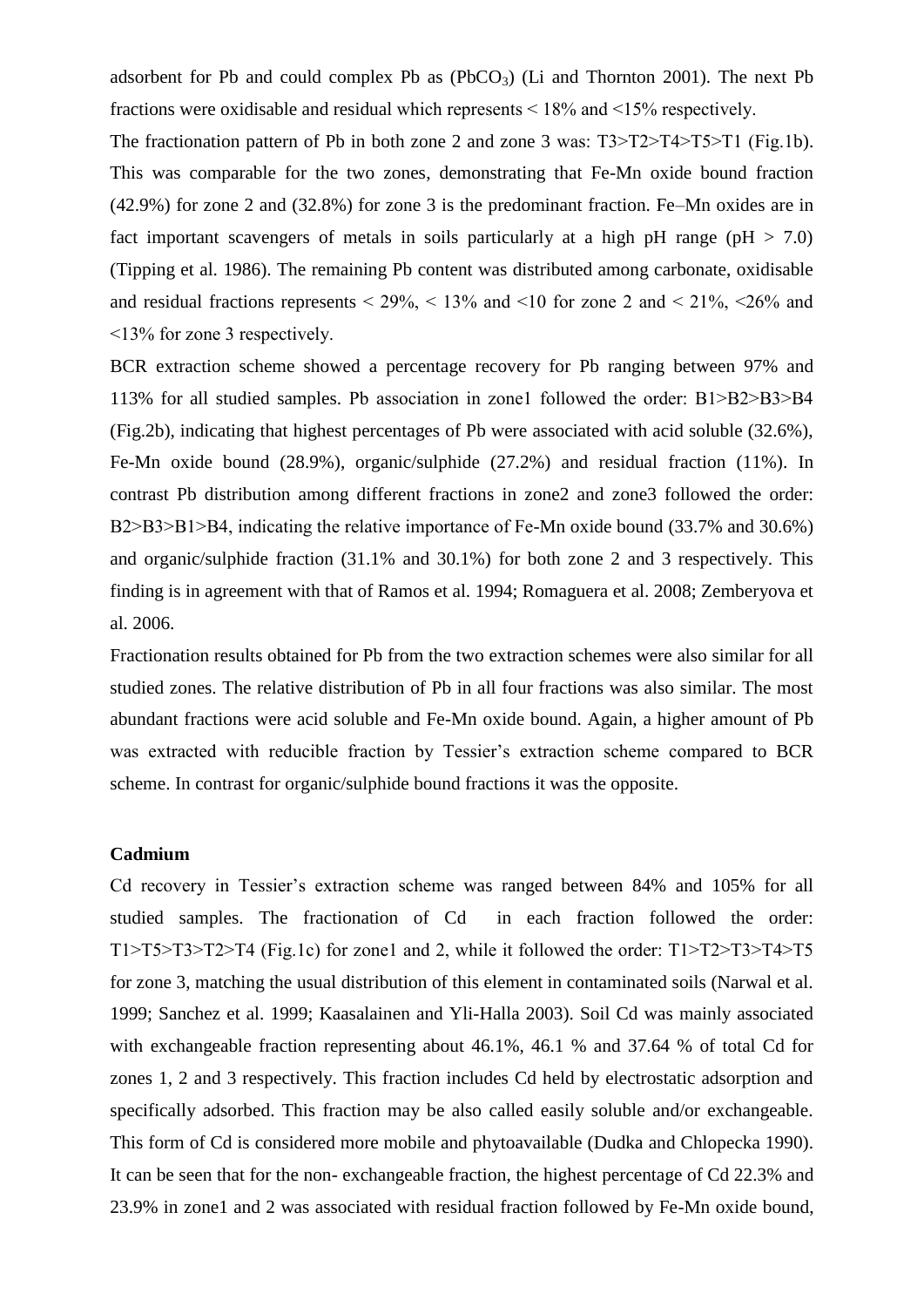carbonate bound and organic/sulphide fractions whereas, in zone3, the fractionation pattern revealed that Cd was most abundant in carbonate bound fraction and at least in organic/sulphide bound fraction.

Cd recovery in BCR extraction scheme was ranged between 93% and 110% for all studied samples. Cd fractionation for both zones1 and 2 decreased in the order: B1>B4>B2>B3 (Fig.2c). It can be further seen that for the majority of samples analyzed, Cd is distributed between acid soluble 53.5% and 45.8%, residual 16.8% and 31.6%, Fe-Mn oxide bound 15% and 17% and organic/sulphide 14% and 5.4% fraction for zones1 and 2 respectively. Cd distribution in zone3 was followed the order:  $B1 > B2 > B3 > B4$  (Fig.2c), indicating the relative importance of the acid soluble fraction followed by the Fe-Mn oxide bound, organic/sulphide and residual fractions.

The relative Cd associations, as revealed by both extraction schemes, are similar in all four equivalent fractions for all studied samples indicating the suitability and comparability of both methods for Cd. The fractionation is dominated by acid soluble fraction. It was also observed that more Cd was extracted in reducible (Fe–Mn oxide bound) fraction by Tessier's extraction scheme than by BCR scheme in B2. Again, more Cd was extracted in organic fraction (B3) by BCR scheme than by Tessier's scheme. However, for both methods Cd is extracted maximally in the most mobile phases.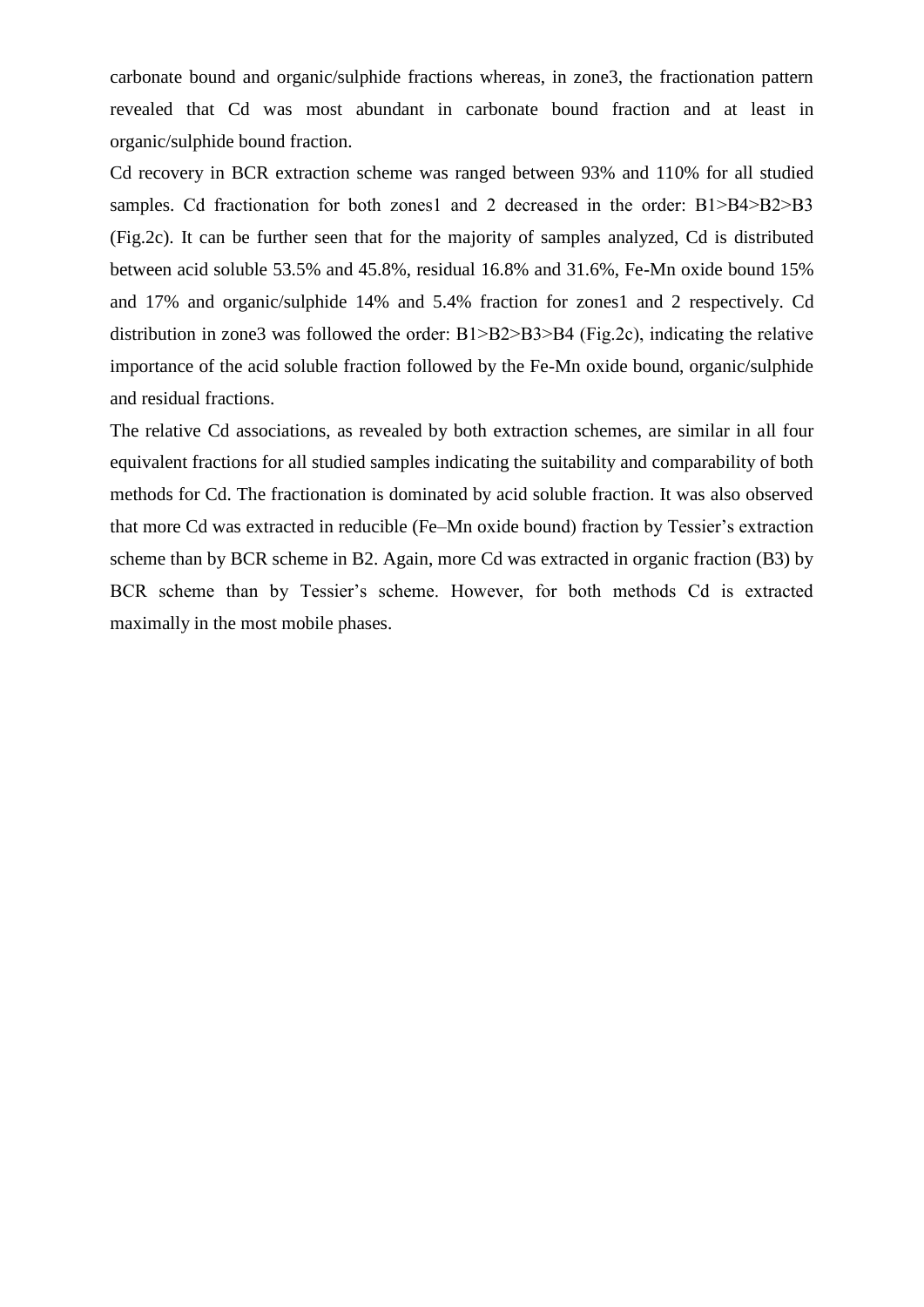







**Fig.1**: Chemical distribution of Zn (a), Pb (b and e), Cd (c), As (d), Sb (f) in the different soil fractions in MDN and LPF (Tessier's scheme): T1 (exchangeable), T2 (carbonates), T3 (reducible), T4 (oxidizable), T5 (residual).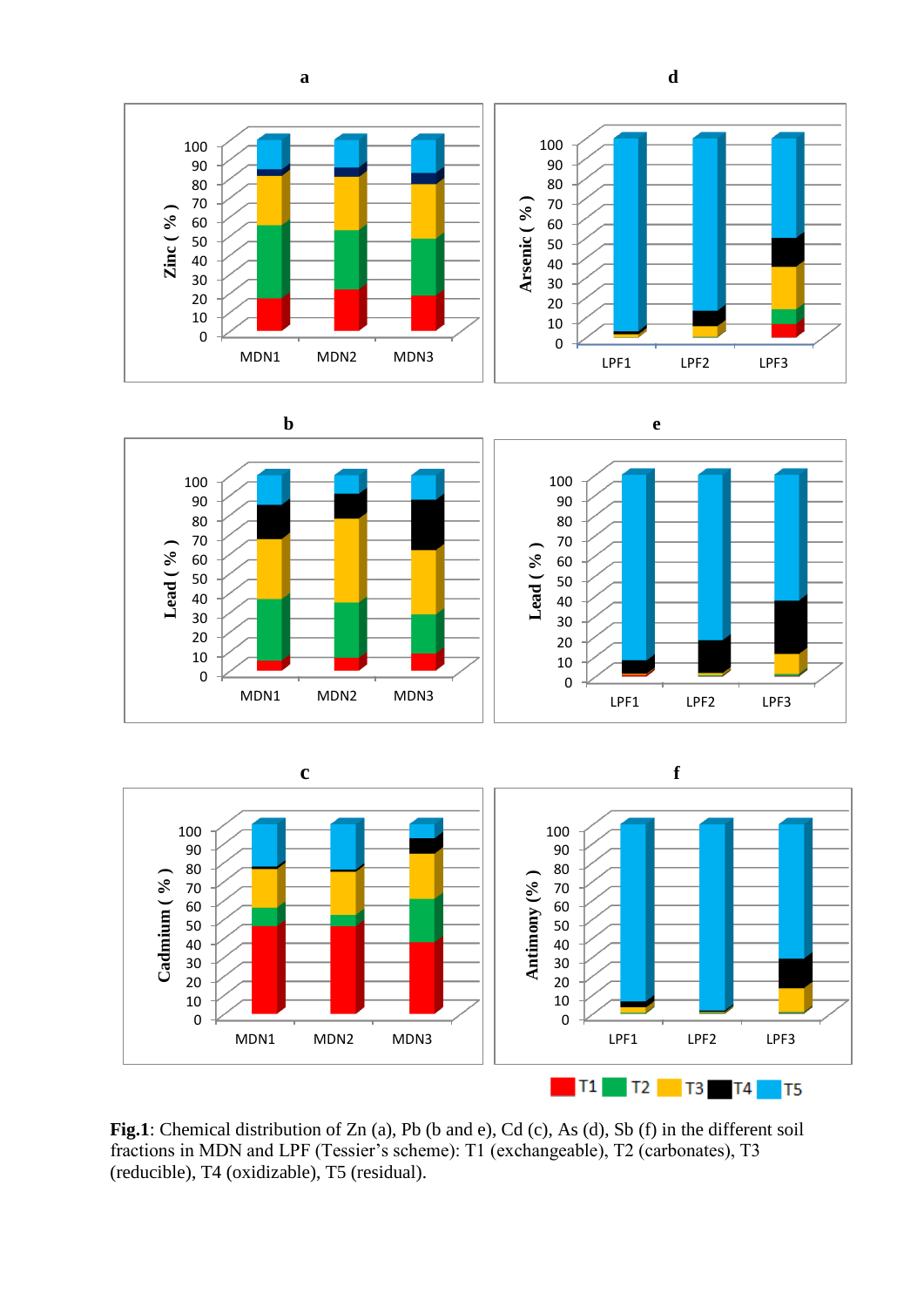





**Fig.2**: Chemical distribution of Zn (a), Pb (b and e), Cd (c), As (d), Sb (f) in the different soil fractions in MDN and LPF (modified BCR scheme): B1 (acid soluble), B2 (reducible), B3 (oxidizable), B4 (residual).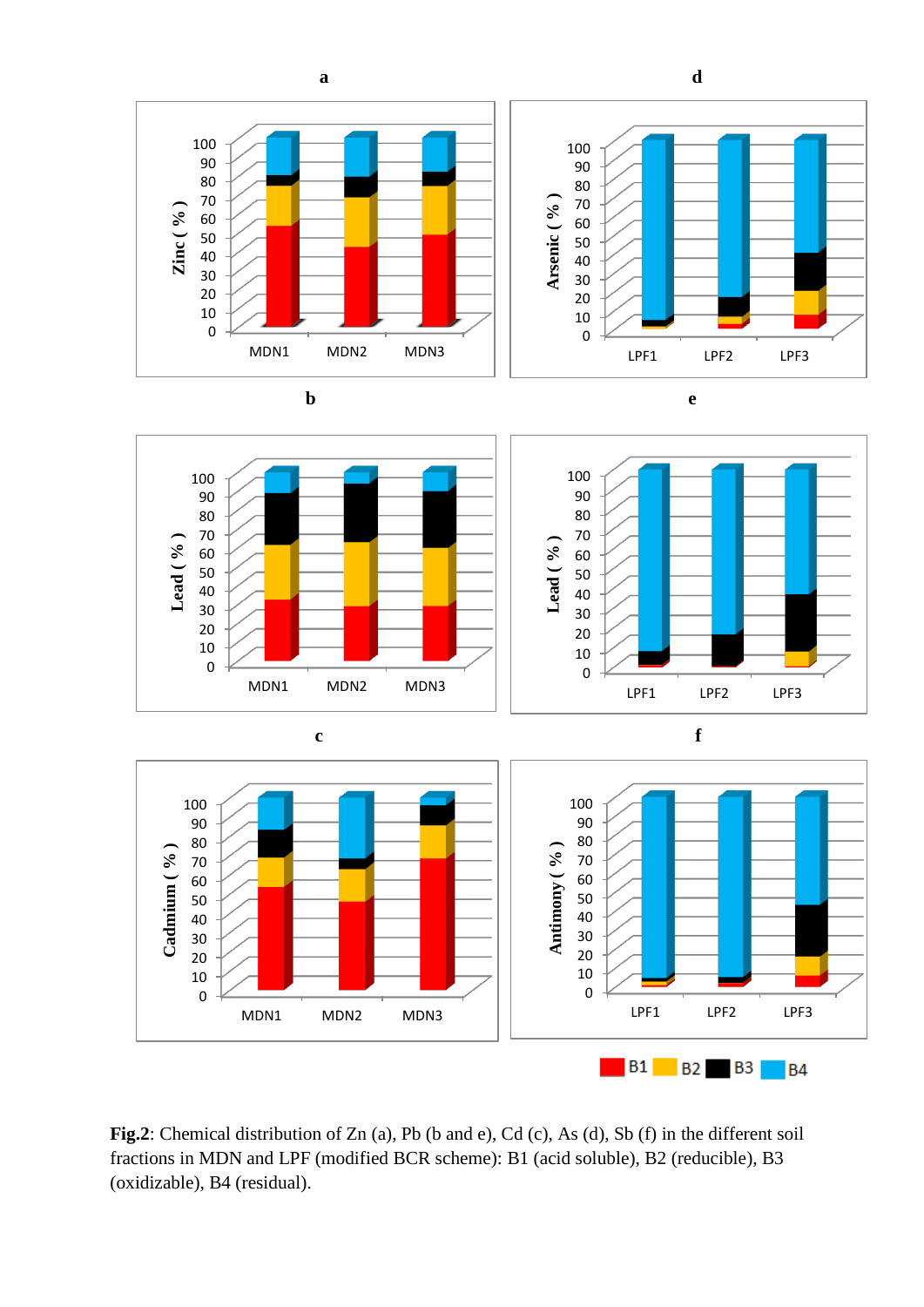| Zone                   | Exchangeable Carbonate Reducible Oxidizable<br>(T1) | (T2)  | (T3)  | (T4)  | Residual<br>(T5) | % Recovery |
|------------------------|-----------------------------------------------------|-------|-------|-------|------------------|------------|
| <b>MDN1</b>            |                                                     |       |       |       |                  |            |
| Zn                     | 17.12                                               | 38.28 | 25.8  | 3.42  | 15.36            | 95.77      |
| Pb                     | 5.19                                                | 31.43 | 30.86 | 17.54 | 14.97            | 96.8       |
| Cd                     | 46.19                                               | 9.78  | 20.41 | 1.3   | 22.3             | 84.55      |
| MDN2                   |                                                     |       |       |       |                  |            |
| Zn                     | 21.77                                               | 31.11 | 27.78 | 5.01  | 14.31            | 97.73      |
| ${\rm Pb}$             | 6.52                                                | 28.37 | 42.97 | 12.7  | 9.41             | 110.25     |
| Cd                     | 46.13                                               | 5.95  | 22.79 | 1.13  | 23.96            | 86.83      |
| MDN3                   |                                                     |       |       |       |                  |            |
| Zn                     | 18.53                                               | 29.91 | 28.36 | 5.92  | 17.25            | 98.41      |
| Pb                     | 8.8                                                 | 20.01 | 32.89 | 25.82 | 12.46            | 92.4       |
| Cd                     | 37.64                                               | 23.91 | 22.95 | 8.1   | 7.36             | 105.43     |
| <b>LPF1</b>            |                                                     |       |       |       |                  |            |
| As                     | 0.01                                                | 0.09  | 1.49  | 1.57  | 96.82            | 99.51      |
| Sb                     | 0.09                                                | 0.42  | 2.72  | 3.21  | 93.53            | 91.93      |
| Pb                     | 0.83                                                | 0.09  | 0.39  | 6.62  | 92.05            | 98.33      |
| LPF2                   |                                                     |       |       |       |                  |            |
| $\mathbf{A}\mathbf{s}$ | 0.11                                                | 0.28  | 5.26  | 7.69  | 86.63            | 99.27      |
| Sb                     | 0.16                                                | 0.37  | 0.41  | 0.7   | 98.33            | 90.14      |
| Pb                     | 0.32                                                | 0.35  | 1.05  | 16.25 | 82               | 92         |
| LPF3                   |                                                     |       |       |       |                  |            |
| As                     | 6.81                                                | 7.27  | 21.32 | 14.51 | 50.07            | 97.07      |
| Sb                     | 0.36                                                | 0.58  | 12.48 | 15.62 | 70.94            | 88.47      |
| Pb                     | 0.45                                                | 0.83  | 9.89  | 26.5  | 62.31            | 87.46      |

**Table 4**: Potentially toxic element fractionation in the different solid phases as obtained from the Tessier's scheme<sup>a</sup>.

<sup>a</sup> All values are in percentages.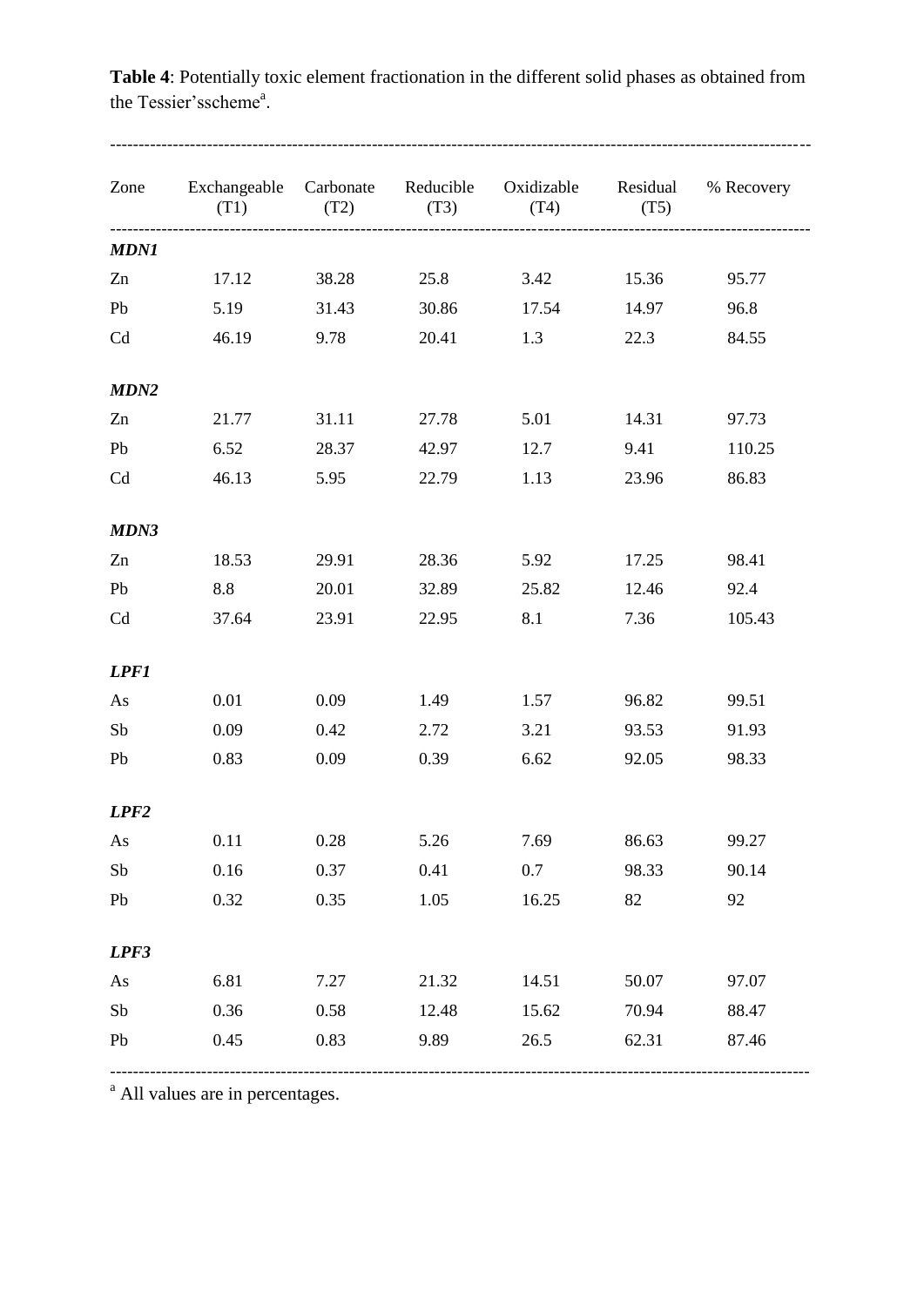| Zone                       | (B1)  | --------------<br>Acid soluble Reducible Oxidizable<br>(B2) | ---------------<br>(B3) | Residual<br>(B4) | % Recovery |
|----------------------------|-------|-------------------------------------------------------------|-------------------------|------------------|------------|
| <b>MDN1</b>                |       |                                                             |                         |                  |            |
| Zn                         | 53.44 | 21.2                                                        | 5.51                    | 19.48            | 95.77      |
| Pb                         | 32.69 | 28.94                                                       | 27.27                   | 11.08            | 105.1      |
| Cd                         | 53.56 | 15.28                                                       | 14.34                   | 16.8             | 93.44      |
| MDN2                       |       |                                                             |                         |                  |            |
| Zn                         | 42.29 | 26.15                                                       | 10.93                   | 20.61            | 97.73      |
| ${\rm Pb}$                 | 29.14 | 33.79                                                       | 31.17                   | 5.88             | 113.39     |
| $\ensuremath{\mathrm{Cd}}$ | 45.84 | 17.03                                                       | 5.48                    | 31.63            | 96         |
| MDN3                       |       |                                                             |                         |                  |            |
| Zn                         | 48.80 | 25.75                                                       | 7.39                    | 18.04            | 99.71      |
| Pb                         | 29.22 | 30.69                                                       | 30.12                   | 9.95             | 97.14      |
| Cd                         | 68.31 | 17.21                                                       | 10.49                   | 3.97             | 110.1      |
| <b>LPF1</b>                |       |                                                             |                         |                  |            |
| As                         | 0.11  | 1.11                                                        | 3.49                    | 95.27            | 99.7       |
| Sb                         | 0.98  | 1.84                                                        | 1.91                    | 95.26            | 93.72      |
| Pb                         | 1.19  | 0.22                                                        | 6.97                    | 91.61            | 94.92      |
| LPF2                       |       |                                                             |                         |                  |            |
| As                         | 2.62  | 3.8                                                         | 10.39                   | 83.17            | 99.05      |
| Sb                         | 1.9   | 0.27                                                        | 3.04                    | 94.77            | 96.36      |
| Pb                         | 0.51  | 0.13                                                        | 16.04                   | 83.3             | 98.01      |
| LPF3                       |       |                                                             |                         |                  |            |
| As                         | 7.43  | 12.72                                                       | 20.29                   | 59.54            | 93.89      |
| Sb                         | 5.96  | 9.97                                                        | 27.24                   | 56.8             | 90.75      |
| Pb                         | 0.65  | 7.45                                                        | 28.79                   | 63.08            | 91.49      |
|                            |       |                                                             |                         |                  |            |

**Table 5**: Potentially toxic element fractionation in the different solid phases as obtained from the modified BCR scheme<sup>b</sup>.

<sup>b</sup> All values are in percentages.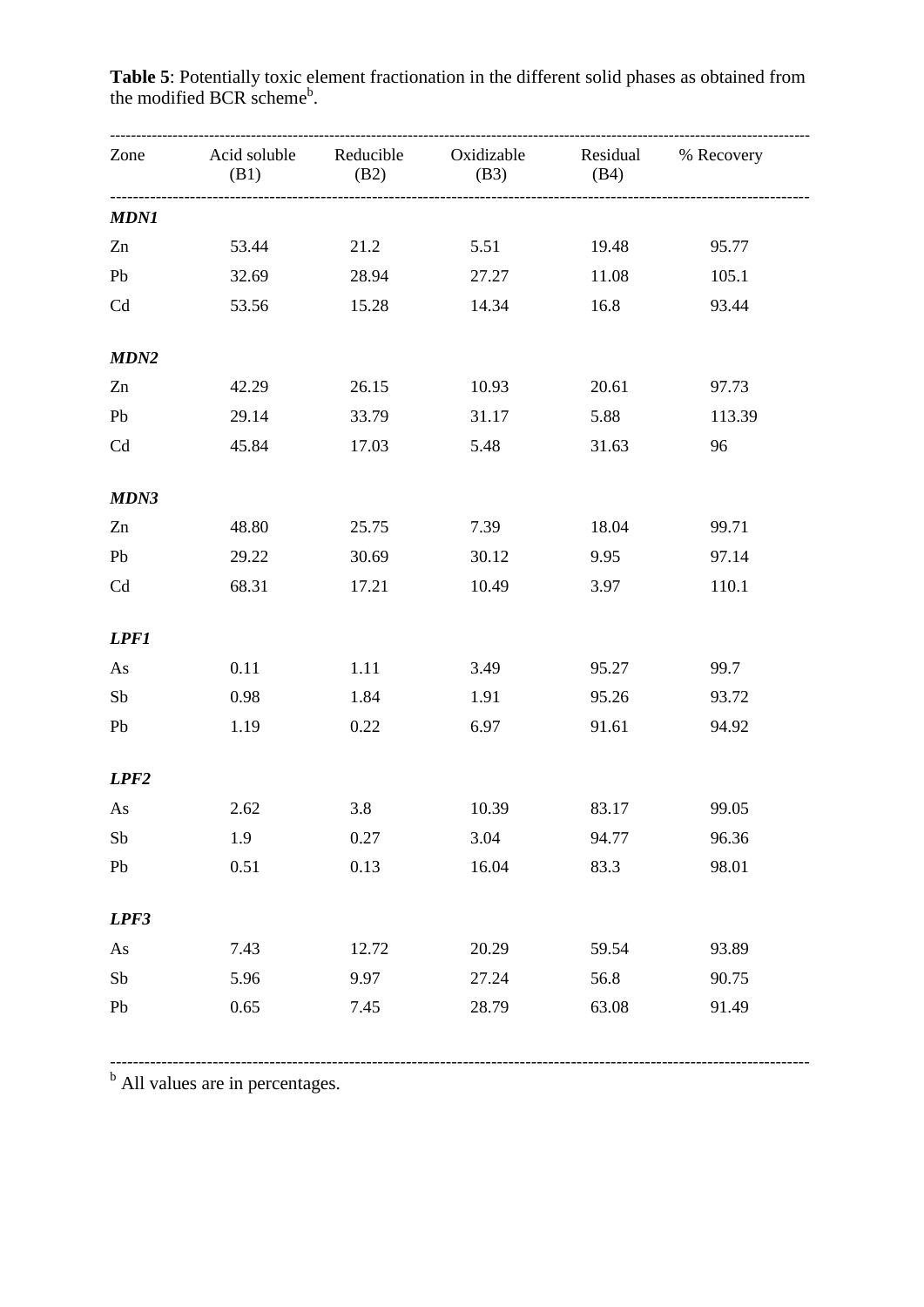### *3.3.2 LPF site*

#### **Arsenic**

Tessier's extraction scheme exhibits As recovery ranged between 97% and 99% for all studied samples. Data obtained during the sequential extraction steps carried out on soil samples of LPF site indicate that As was distributed in the order:  $T5 \geq T4 \geq T2 \geq T1$ (Fig.1d) for all three zones. Results showed that in zone1 more than 90% of As was distributed in residual fraction, while, in zone2 and 3 it represents more than 80% and 50% respectively of total As content. The majority of As remained from residual fraction was distributed among other different fractions. The sum of As extracted in fractions T1, T2, T3 and fraction T4 was almost negligible for zone1 and 2 samples, whereas, in zone 3, Fe-Mn oxide and organic/sulphide fractions represent 21.3% and 14.5% respectively.

As recovery by BCR extraction scheme ranged between 93% and 99% for all studied samples. More than 90% of total As was bound to residual fraction in zone1, while both zone 2 and 3 represents 80% and 60% respectively of total As content. The other fractions showed a lower As content, especially for B1and B2 which showed less than 1% of total As content. In contrast zone 3 presents 7.4 and 12.7 % for B1 and B2 respectively. As was concentrated in residual fractions (Fig.2d), which in term of mobility may be considered immobile. The important quantities of As in residual fraction were in agreement with results of other studies investigating the distribution of this element in contaminated soils (Fernandez et al. 2004; Novoa-Munoz et al. 2007; Pueyo et al. 2008). The distribution of As into soil fractions B4>B3>B2>B1 did not change significantly as a function of contamination level; nevertheless, the anthropogenic input mainly affected residual and reducible fractions.

It can be seen that fractionation results obtained from the two methods were similar (Table 2), the most abundant fraction being the residual fraction. Despite of the highest As contents leached from residual fraction, it can be seen that percentage of As extracted by Tessier's scheme for reducible fraction is little higher than that of BCR scheme, while As extracted in oxidisable fraction of BCR scheme was higher than that extracted in Tessier's T4 (oxidisable) fraction.

#### **Antimony**

In Tessier's extraction scheme, Sb recovery ranged between 88% and 91% for all studied samples. Sb was largely distributed in residual fraction accounting for 93.5%, 98% and 70.9% for zones1, 2 and zone 3 respectively. Results showed that highest percentage of Sb was associated with residual fraction which represents metal bound to crystalline phase, followed by oxidisable fraction which represents metal bound to organic/sulphide fraction with a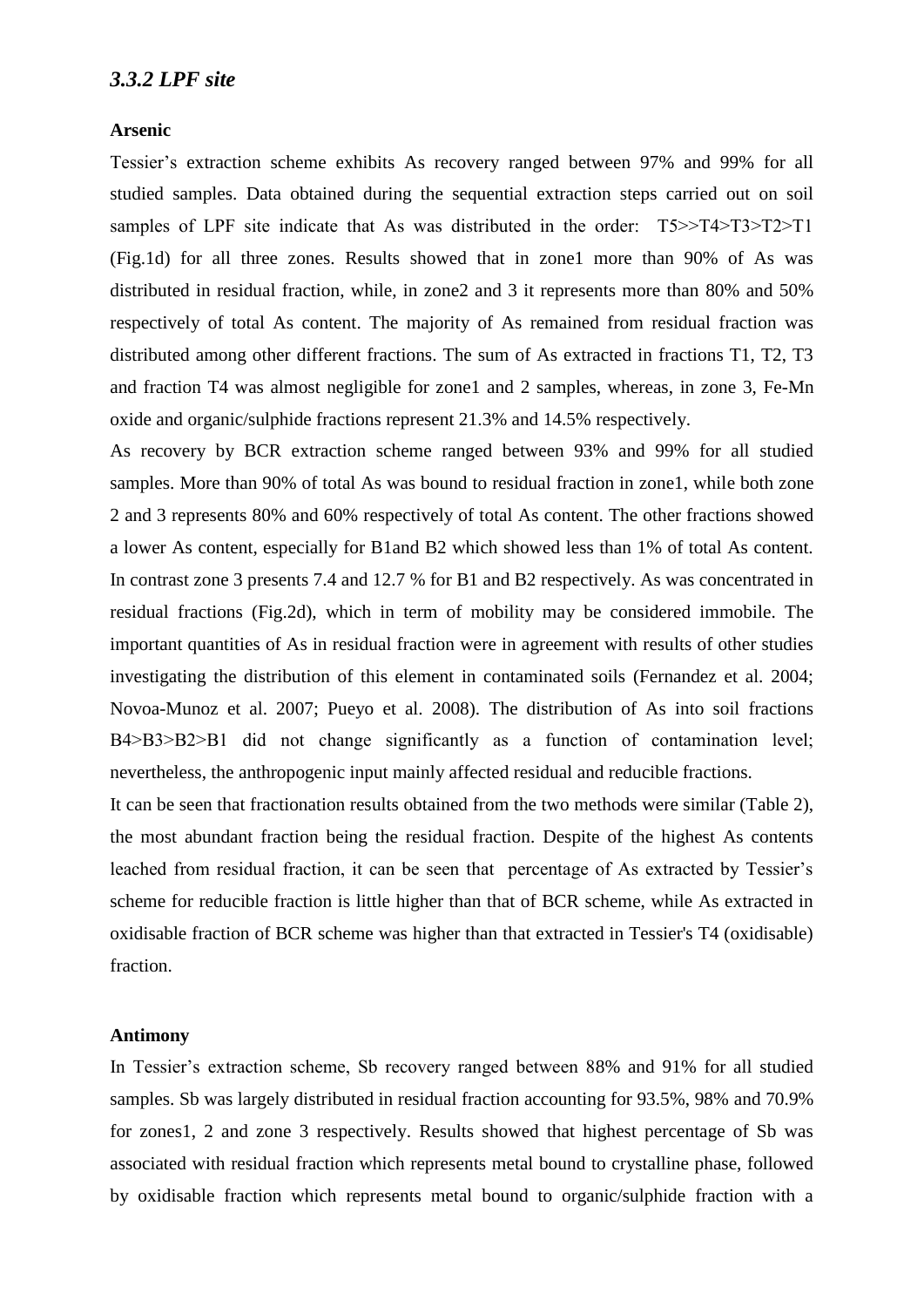percentage of (0.7 - 15.6 %) for each three zones. Sb amount relate to other fractions was very low and represents less than 3% for all zones. In all three zones, the distribution of Sb into various fractions was as follows:  $T5 \geq T4 \geq T3 \geq T1$  (Fig.1f).

BCR extraction results showed a suitable Sb recovery ranged between 90% and 96% for all studied samples. More than 90% of total Sb was found to be bound with refractory minerals in residual fraction in zone1and 2, while zone3, represented only 57% of total Sb content. Sb distribution followed the order:  $B4>>B3>B2>B1$  (Fig.2f). This finding is in agreement with that of Alvarez-Ayuso et al. 2012; Nannoni et al. 2011, which they found that more than 90% of Sb was partitioned in residual fraction in former mining sites. In non- residual fraction, the highest percentage of Sb (27.2%) in zone 3 was associated with organic /sulphide fraction (B3), while in zones1 and zone 2 it represents less than 2% and 1% respectively. Reducible fraction represents less than 10% in zone 3 and less than 2% in zones1 and zone2.

It can be seen that a uniform fractionation pattern (residual > organic > oxidisable > reducible > exchangeable) was observed for Sb by both extraction schemes. The most abundant fraction was residual bound; amount of Sb extracted in reducible fraction by Tessier's method was in general higher than that by BCR scheme. However, more Sb was extracted in B3 fraction than in T4 (oxidisable) fraction.

#### **Lead**

Pb recovery in Tessier's scheme was ranged between 87% and 98% for all studied samples. It was apparent from the preliminary Tessier's sequential extraction procedure that most of Pb was mainly associated with residual fraction accounting more than 90% of total Pb content in zone1, while it represents 82% and 62% for zones 2 and 3 respectively. Pb distribution in both oxidisable and reducible fractions was variable for all zones accounted 6.26 to 26.5% for oxidisable fraction and 0.39 to 9.89% for reducible fraction in all zones. The low amount of Pb was associated with T1 and T2 fraction representing less than 1% for all zones. Despite the variability in total concentrations, Pb in all zones showed a similar distribution into various fractions:  $T5 > T4 > T3 > T1$  (Fig.1e). The high percentage of Pb in residual fraction is in broad agreement with that observed by Paulo et al. (2011) in soil contaminated by mining activity. The input of Pb in contaminated soils was redistributed among various soil fractions, with highest enrichment in residual and reducible fractions.

BCR extraction scheme exhibits Pb recovery ranged between 91% and 98% for all studied samples. The relative distribution of Pb in different soil fractions followed the order: B4 >> B3 > B2 > B1 (Fig.2e). This fractionation pattern revealed that Pb was most abundant in residual fraction showing a comparable percentage with that of Tessier's scheme. The amount of Pb distributed in oxidisable fraction was ranged between 6.9 to 28.7%, while, it represents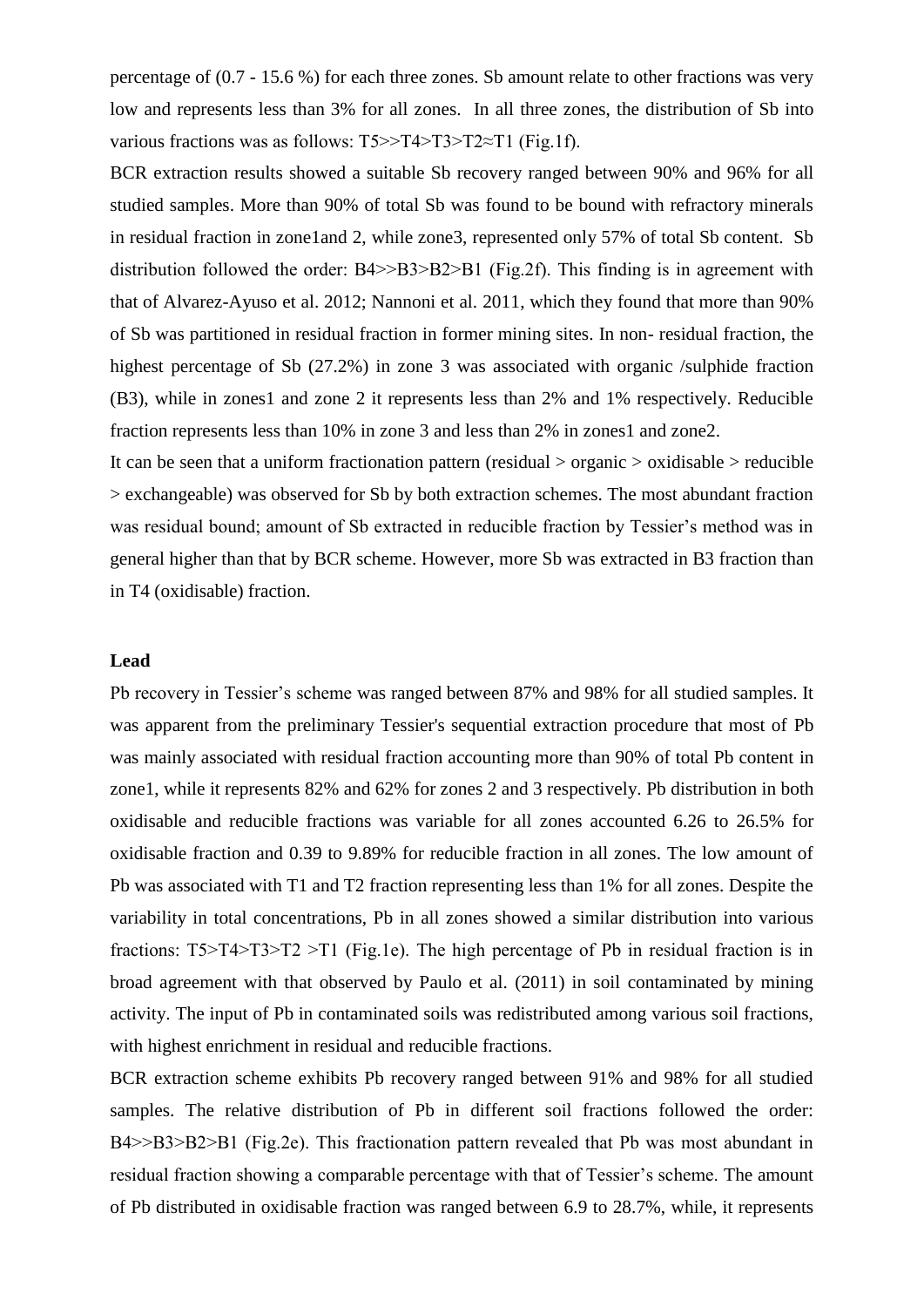0.22 to 7.45 % in reducible fraction for all zones. T1 and T2 also showed lowest Pb percentages  $<$  1%. Pb partitioning indicates that this element is rather stable, since it is mainly associated with residual fraction.

It can be seen that the distribution of this metal among different equivalent fractions is similar for the two methods. Also, the extracted amounts of Pb in the two schemes are slightly comparable. Pb content in oxidisable fraction extracted by BCR scheme was slightly higher than those of Tessier's scheme. Despite the analogous pattern in all fractions, fractionation by both extraction schemes substantiate that acid soluble bound fraction is the least abundant for all zones.

#### **3.4 Potential mobility of PTE in the technosoils**

The knowledge of the mobility and bioavailability of PTE depends not only upon the total concentration but also upon the chemical form of the PTE. In fact little information is provided by the total soil concentration. For instance of more soluble metal compounds are more mobile and toxic (Kwon et al. 2001). On the other hand, the first extraction steps in any sequential extraction procedure represent the most mobile and bioavailable fractions and may provide useful information about the PTE.

The order of mobility of PTE considering their abundance in different soil fractions followed the order: exchangeable  $>$  bound to carbonate  $>$  bound to Fe-Mn oxide  $>$  bound to organic matter > residual fraction (Tessier et al. 1979). Exchangeable elements are a measurement of those elements which are released most readily into environment under acidic conditions and may be considered the most dangerous fraction to environment (Stone and Marsalek 1996). Changes in ionic composition, influencing adsorption-desorption reactions or lowering of pH could cause remobilization of these PTE from this fraction (Ure 2001; Marin et al. 1997; Sutherland 2000). PTE bound to Fe-Mn oxides that would be released under reducing conditions represent the reducible fraction. These oxides are well known "sinks" in the surface environment for these elements (Baruah et al. 1996b) and are thermodynamically unstable under anoxic conditions (Tokalioglu 2000). PTE bound to organic matter / sulphides would be released under oxidizing conditions and thus represent the oxidisable fraction. PTE associated with oxidisable phases are assumed to remain in the soil for a longer period but may be mobilized by decomposition processes (Kennedy et al. 1997). Residual fraction represents the elements that have the strongest association with crystalline structures of the minerals and are therefore the most difficult to mobilize.

The determination of PTE mobility in soils is based on the relative amount of the metal in exchangeable fraction (T1) containing the mobile forms and in carbonate bound fraction (T2)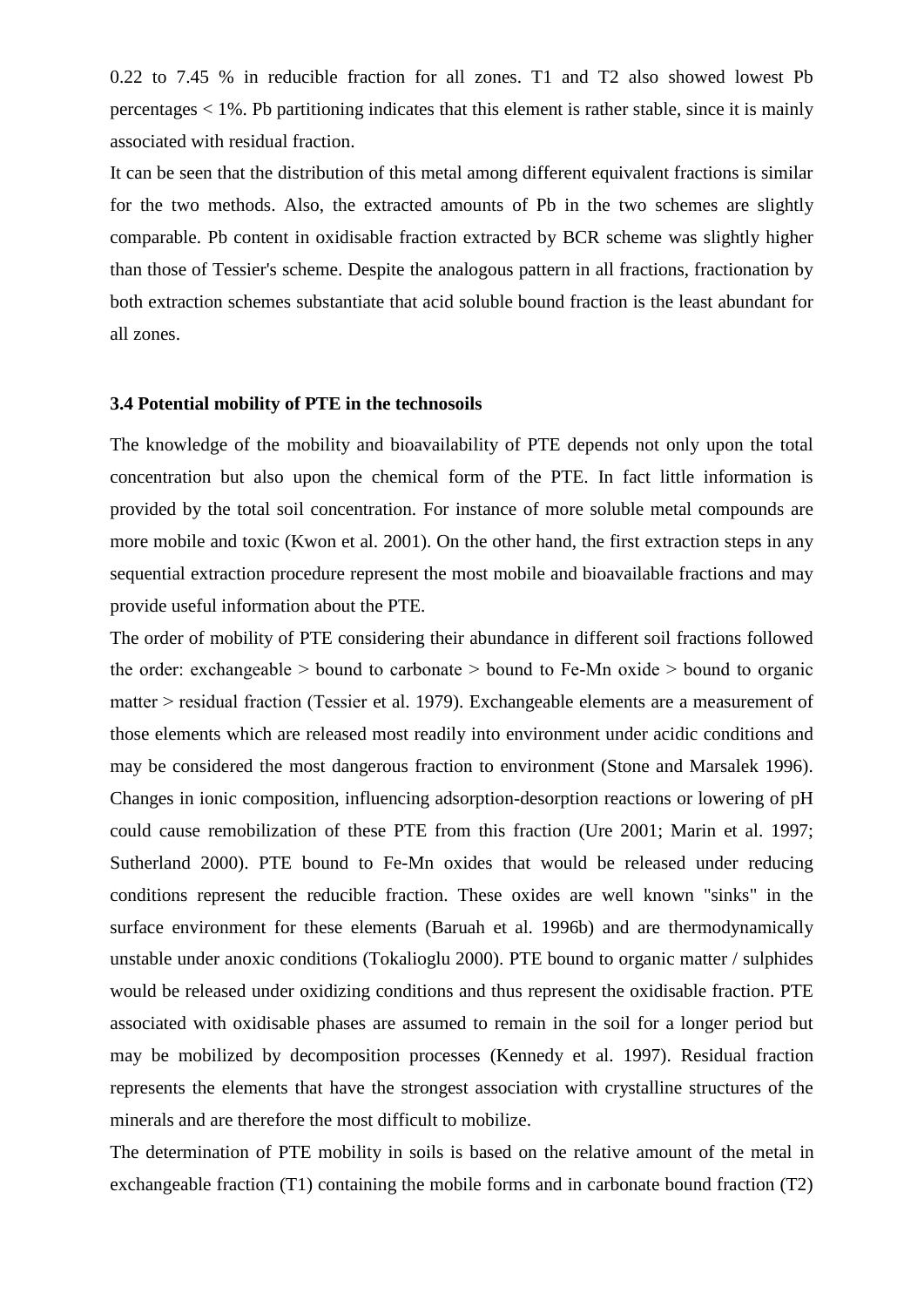containing easily mobilisable phases. The mobility index of PTE was calculated as the mobility factor (MF) based on the following equation by (Kabala and Singh 2001; Narwal et al. 1999; Salbu et al. 1998):

$$
MF = \frac{(T_1 + T_2)}{(T_1 + T_2 + T_3 + T_4 + T_5)} \times 100
$$

Consequently, the mobility factor value determines the relative mobility and biological availability of PTE in the soil. On this basis high mobility factor (MF) values have been reported or interpreted as evidence of relatively high reactivity, high lability and high biological availability of PTE in soil (Karczewska 1996; Ma and Rao 1997).

On the basis of the MF values, the average mobility of PTE in the studied soil samples is shown graphically in Fig.3 and 4 to help compare the MF values of PTE in each studied sites.

On average, the potential mobility of Cd was 52.89 % for MDN studied samples. Cd can be considered the most mobile element, as about half of its total content was in exchangeable fraction. The relationship between Cd concentrations in exchangeable fraction and carbonate content suggest that a substantial portion of Cd was contained in minerals such as calcite (in which Cd may replace Ca). As an overview of the study area, the fractionation data indicate a high mobility and bioavailability of Cd. The results are in accordance with those obtained by Kapusta et al. 2011 and Vaněk et al. 2005, indicating that Cd is the most mobile of the three metals tested (Cd, Zn, Pb).

The average potential mobility factor of Zn was 42.24%. Under reducing and acidic conditions, Zn will easily be mobilized to the environment. Therefore compared with other PTE they were mostly abundant in the residue fraction. Thus Zn was more available and potentially toxic in the environment. Part of Zn was likely related to carbonates such as Znrich calcite and/or smithsonite  $(ZnCO<sub>3</sub>)$ . Other acid-soluble minerals affecting the occurrence of Zn in acid soluble fraction could be sulphates  $(ZnSO<sub>4</sub>)$  and oxide-sulphates  $[ZnO.ZnSO<sub>4</sub>;$ Zn (OH)<sub>2</sub>. ZnSO4], whose presence was commonly detected in contaminated soils collected in mining and smelting areas (Li and Thornton 2001).

Potential mobility of Pb in MDN and LPF zones were 33.44% and 0.66 % respectively. Change in the concentration was low because Pb in soil in this environment was relatively immobile. It could be noted that any change to anoxic soil conditions (e.g. caused by waterflooding) could mobilize significant amounts of adsorbed Pb through the destabilization of the Fe–Mn oxyhydroxide lattices. Many researchers referred to that Pb in acid soluble fraction of the most contaminated soils was mainly in carbonate phases such as cerussite  $(PbCO<sub>3</sub>)$  and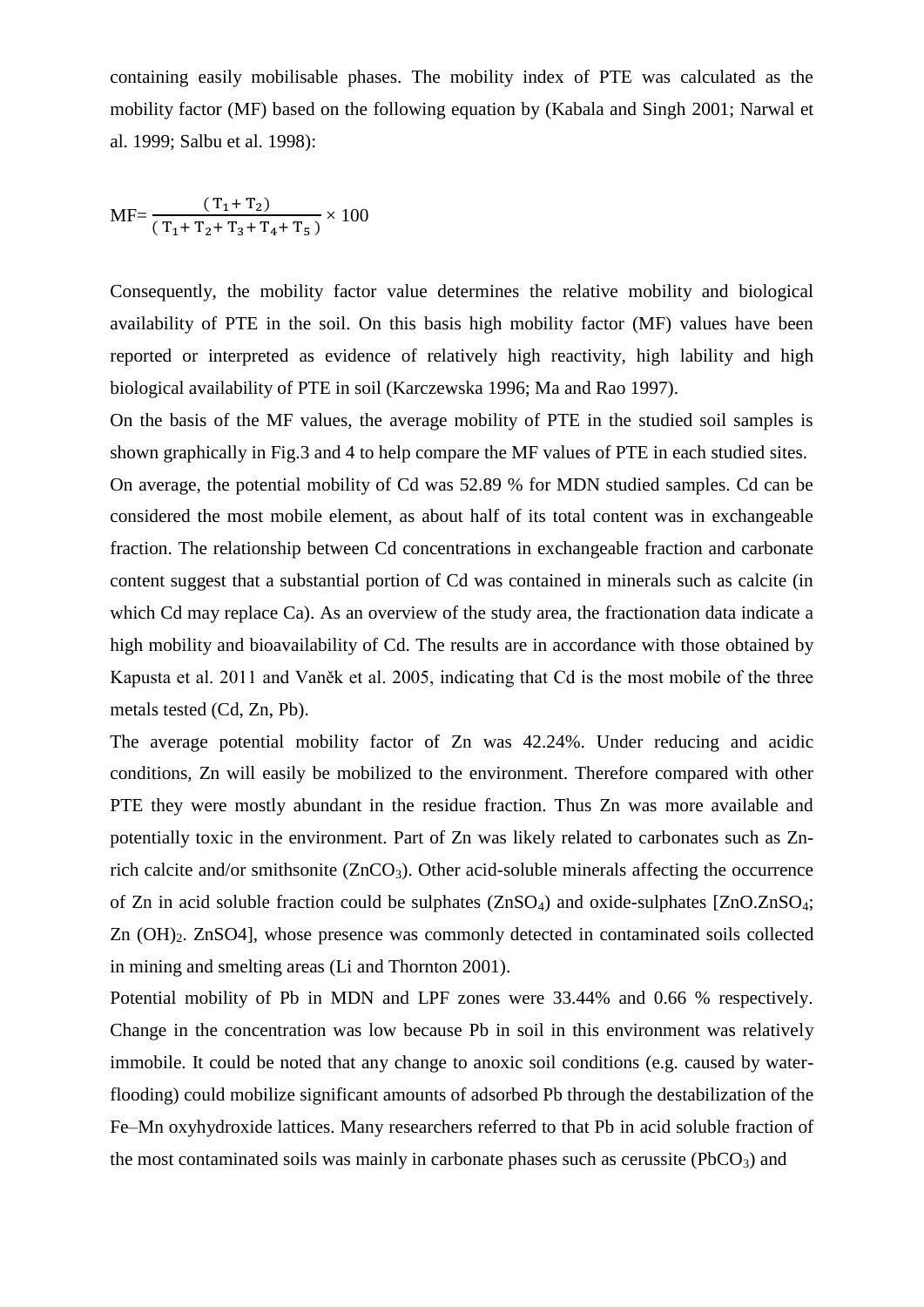

**Fig.3**: Potential mobility of the potentially toxic elements from the MDN site



**Fig.4**: Potential mobility of the potentially toxic elements from the LPF site

hydrocerussite  $[Pb_3(CO_3)_2(OH)_2]$  which therefore play an important role in the mobility and bioavailability of this element (Clevenger et al. 1991; Ettler et al. 2009).

The average potential mobility factor of As was 4.86 %. In our site, As can be considered a rather immobile element as most of this metalloid is bound to the residual mineral fraction. The chemistry of arsenic precipitation–dissolution and adsorption–desorption is complex and depends on the charge of the absorbing species and the soil surface characterization. The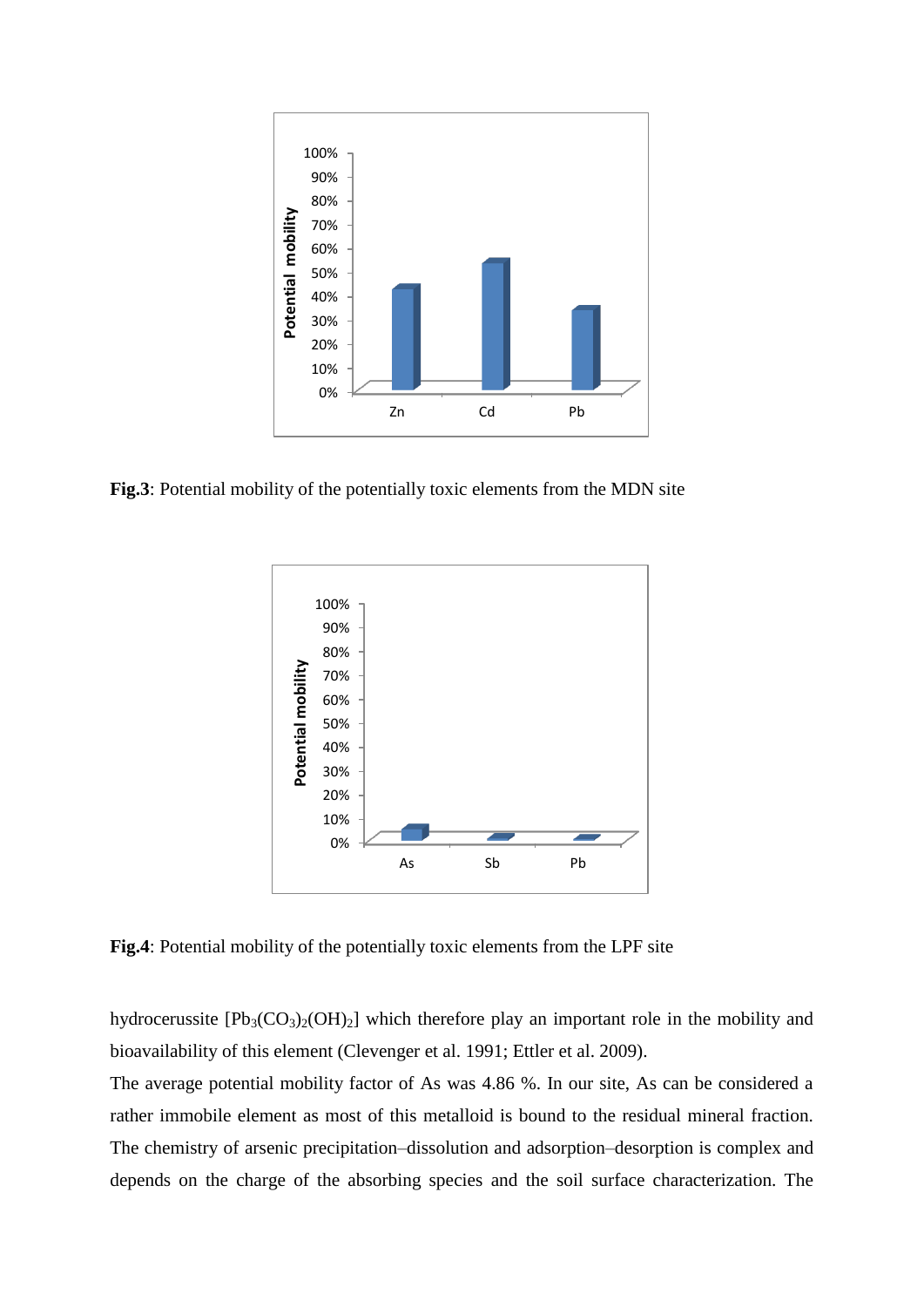results for arsenic fractions should reflect the geochemical behavior of arsenic in the surface environment. In our study on sequential extraction of arsenic from contaminated technosoils, we found that only a very small proportion of arsenic was extracted in the early fractions compare to the total arsenic content for both extraction schemes. However, high concentrations of arsenic found in residual fractions indicate that arsenic present in these soils is difficulty released by chemical extractants from the first steps of the schemes. The important quantities of As in residual fraction were in agreement with the results of other studies investigating the distribution of this element in contaminated soils (Filippi et al. 2004; Ghosh et al. 2004; Matera et al. 2003).

Sb potential mobility factor in the LPF zones was 0.96 %. Similar to arsenic, Sb distribution into the soil fractions indicates that this element was rather immobile in the contaminated soils as being largely present in residual fraction. In a recent study on sequential extraction of Sb from contaminated soils, Tighe and Lockwood 2007; He 2007; Denys et al. 2008 found that a large amount (up to 90%) of Sb was associated with the residual fraction. In general, a number of similar general trends in As and Sb fractionation in soil are evident. These include the low mobility of both As and Sb and the high proportion of both metalloids associated with the residual fraction depending on metalloid source. Metalloid associated with the crystalline and non-crystalline oxide and hydroxide minerals is often assumed to be immobile (Filella et al., 2009).

## **4 Conclusion**

This study aimed to evaluate the soil fractionation of of Zn, Pb, Cd, As and Sb in selected technosoils of two PTE contaminated sites.

The percentages of Zn, Pb, Cd, As and Sb extracted in Fe–Mn oxide bound fraction of Tessier's scheme were always higher than those extracted by modified BCR scheme. In contrast the percentages of Zn, Pb, Cd, As and Sb extracted in organic fraction of modified BCR scheme were always higher than those of Tessier's scheme.

Zn, Pb and Cd from MDN technosoils were distributed in all fractions, with greatest enrichments in acid soluble fraction in the case of Cd. The results showed that PTE from LPF zones have the highest abundance in residual fraction. This indicates that the PTE were rather immobile. The largest proportions for As, Pb and Sb were extracted in residual phase, in which PTE are strongly retained in soil minerals. This shows that the environmental risk of these PTE may be limited. However, the relatively high PTE content in LPF zones may represents some indirect environmental risk due to clay dispersion, and disaggregated soil particles bearing PTE may eventually reach and accumulate in ground waters and food chain.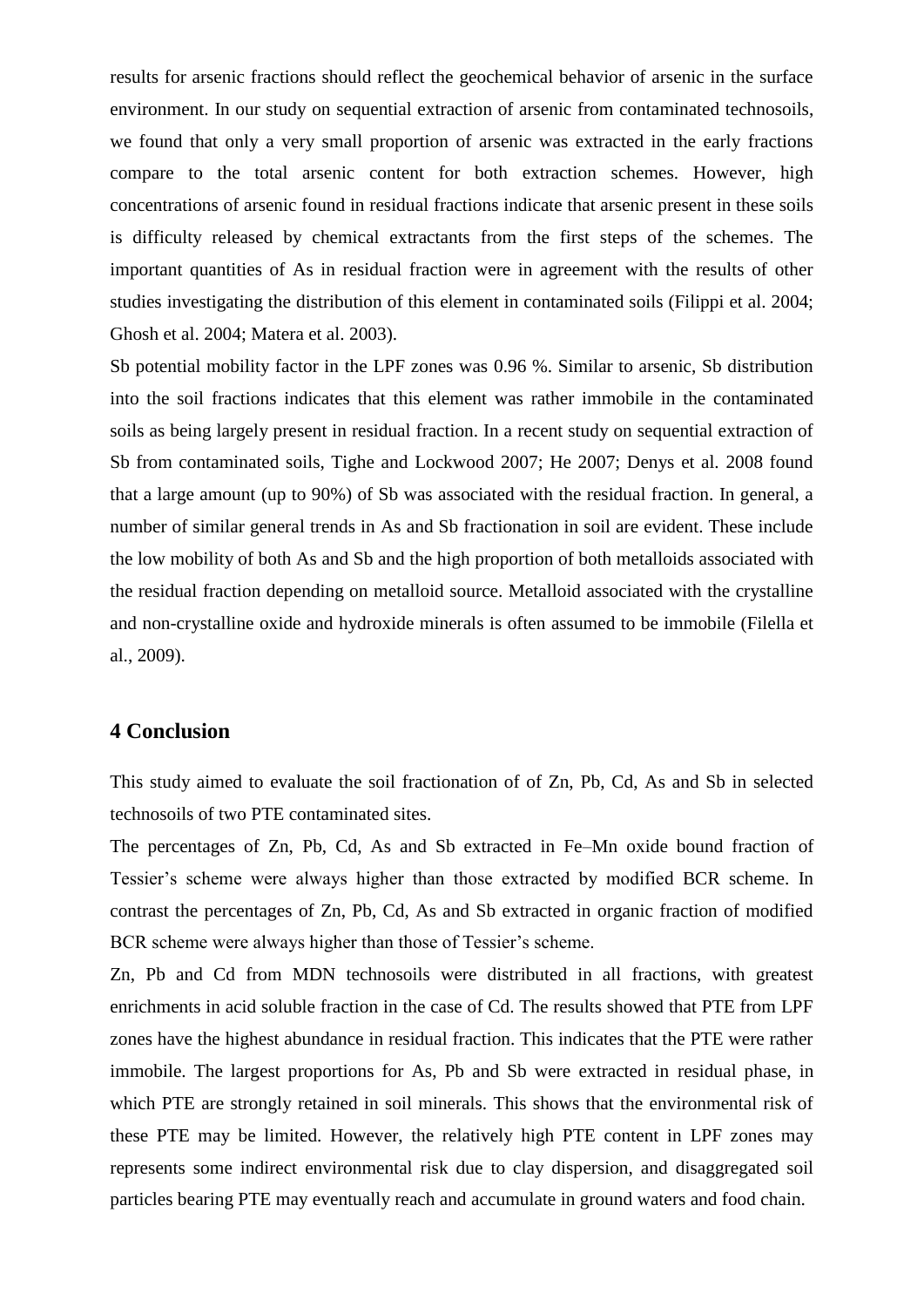The order of mobility in technosoils was: Cd>Zn>Pb in MDN zones and As>Sb>Pb in LPF zones. The mobile and potentially bioavailable pools of these heavy elements were considerably higher in contaminated soils with respect to uncontaminated ones. In MDN zones, Cd, Zn and Pb can be considered the most mobile elements and potentially available to the biosphere, representing therefore a more significant environmental risk than Pb, Sb and As in LPF zones. The quantity of mobile and potentially bioavailable PTE in MDN soils could threaten the quality of crops, with the real risk that these elements enter the food chain. The partitioning patterns of PTE in soils of this region will therefore be a sound basis for studies focusing on soil organisms (such as earthworms), cultivated and wild vegetables and the safety of food stuffs. Comparison of both sequential extraction schemes indicates that the results are only empirically defined and are not totally exclusive to the specified mineral phase.

## **Acknowledgements**

The authors wish to acknowledge Dr. Emmanuel Joussein (Université de Limoges) for help in soil sampling and XRF analysis, and Dr. Arnaud Gauthier (Université Lille 1) for help in soil sampling.

# **References**

Adriano, D.C., 2001. Trace Elements in Terrestrial Environments; Biogeochemistry, Bioavailability and Risks of Metals, 2nd edn, Springer, New York, pp: 866.

Afnor (1999) Recueil de Normes Françaises. Qualité des sols, Afnor Paris.

- Álvarez-Ayusoa, E., Otonesa, V., Murciegob, A., García-Sáncheza, A., Santa Reginaa, I., 2012. Antimony, arsenic and lead distribution in soils and plants of an agricultural area impacted by former mining activities. Science of The Total Environment 439, 35– 43.
- Anju, M., Banerjee, D.K., 2010. Comparison of two sequential extraction procedures for heavy metal partitioning. Chemosphere 78, 1393-1402.
- Aran, D., Maul, A., Masfaraud, J.F., 2008. A spectrophotometric measurement of soil cation exchange capacity based on cobaltihexamine chloride absorbance. C R Geoscience 340, 865–871.
- Baruah, N.K., Kotoky, P., Bhattacharyya, K.G., Borah, G.C., 1996. Metal speciation in Jhanji River sediments. Science of The Total Environment 193,1-12.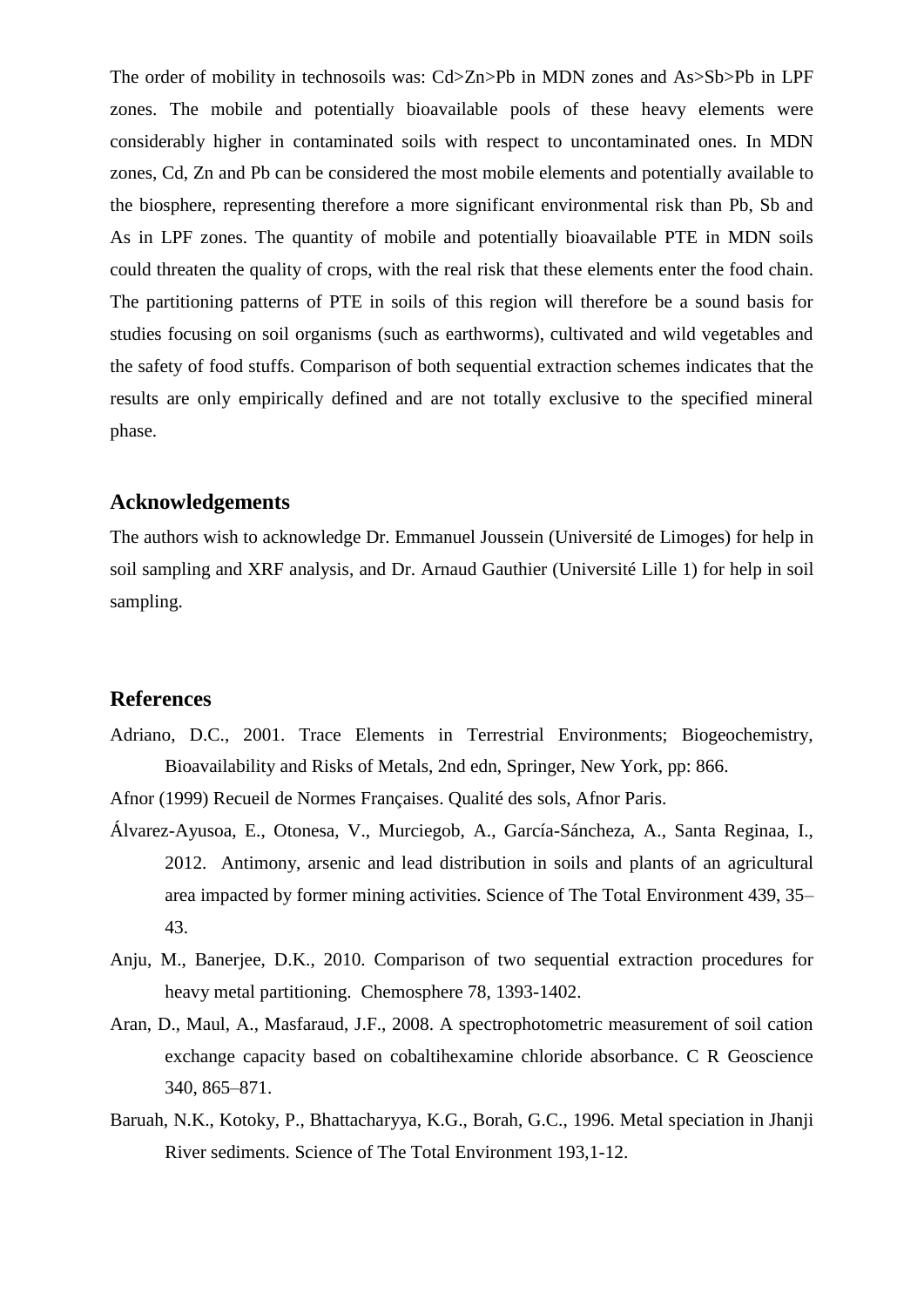- Belzille, N., Lecomte, P., Tessier, A., 1989. Testing readsorption of trace elements during partial chemical extractions of bottom sediments. Environmental Science &Technology 23, 1015–1020.
- Benedetti, M.F., Milne, C.J., Kinniburgh, D.G., van Riemsdijk, W.H., Koopal, L.K., 1995. Metal ion binding to humic substances: application of the non-ideal competitive adsorption model. Environ Sci Technol 29, 446-457.
- Brookins, D.G., 1988. Use of sequential extraction to evaluate the heavy metals in mining wastes. Water Air Soil Pollut 50, 241–254.
- Brooks, R.R., 1983. Biological Methods of Prospecting for Minerals. John Wiley & Sons, New York. pp 322.
- Clevenger, T.E., Saiwan, C., Koirtyoham, S.R., 1991. Lead speciation of particles on air filters collected in the vicinity of a lead smelter. Environ Sci Technol 25, 1128–1133.
- Cuong, D.T., Obbard, J.P., 2006. Metal speciation in coastal marine sediments from Singapore using a modified BCR sequential extraction procedure. Applied Geochemistry 21, 1335–1346.
- Davies, B.E., 1983b. Heavy Metal Contamination from Base Metal Mining and Smelting: Implications for Man and His Environment. In: Thornton I (ed) Applied Environmental Geochemistry. Academic Press, London, pp 425-462.
- Dudka, S., Adriano, D.C., 1997. Environmental impacts of metal ore mining and processing: a review. J Environ Qual 26, 590-602.
- Dudka, S., Chlopecka, A., 1990. Effect of solid-phase speciation on metal mobility and phytoavailability in sludge amended soil. Water Air Soil Pollut 51, 153–160.
- Dutreuil, J.P., Bril, H., Roussel, C., Jarry, L., Petit, D., Minette, F., 1997. Grain size and mineralogical controls on vegetal colonisation of tailings in a former gold mine (La Petite Faye Massif central, France). In: Papunen H (ed) Mineral Deposits. Balkema, Rotterdam, pp: 895– 898.
- Elliott, H.A., Dempsey, B.A., Maille, M.J., 1990. Content and fractionation of heavy-metals in water treatment sludges. J Environ Qual 19, 330–334.
- Ettler, V., Johan, Z., Kříbek, B., Šebek, O., Mihaljevič, M., 2009. Mineralogy and environmental stability of slags from the tsumeb smelter, Namibia. Appl Geochem 21, 1–15.
- Fernándeza, E., Jiméneza, R., Lallenab, A.M., Aguilera, J., 2004. Evaluation of the BCR sequential extraction procedure applied for two unpolluted Spanish soils. Environmental Pollution 131, 355–364.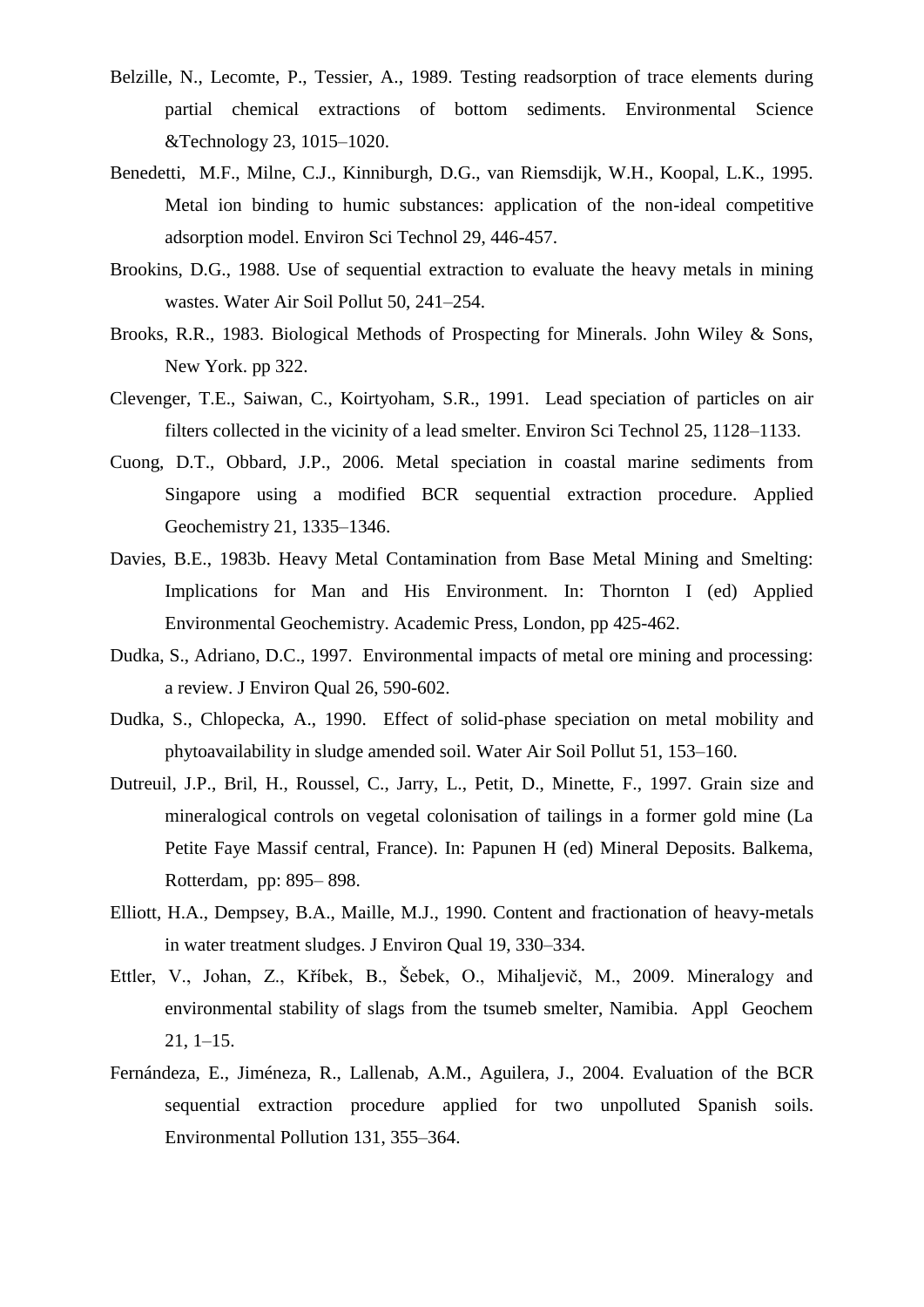- Filippi, M., Golia, V., Pertold, Z., 2004. Arsenic in contaminated soils and anthropogenic deposits at the Mokrsko, Roundy, and Kasperske Hory gold deposits, Bohemiam Massif (CZ). Environ Geol 45, 716–730.
- Ghosh, A.K., Sarkar, D., Nayak, D., Bhattacharyya, P., 2004. Assessment of a sequential extraction procedure for fractionation of soil arsenic in contaminated soils. Arch Agron Soil Scien 50, 583–591.
- Hass, A., Fine, P., 2010. Sequential selective extraction procedures for the study of heavy metals in soils, sediments, and waste materials - a critical review. Critical Reviews in Environmental Science and Technology 40, 365–399.
- Hongyu, L., Anne, P., Bohan, L., 2005. Metal contamination of soils and crops affected by the Chenzhou lead/zinc mine spill (Hunan, China). Science of the Total Environment  $339, 153 - 166.$
- ISO (1999) Soil Quality. Guidance on the ecotoxicological characterization of soils and soil materials Guidelines no ISO TC 190/SC 7 ISO/DIS 15799. ISO Geneva Switzerland.
- ISO norm 11466 (1995) Soil quality, extraction of trace elements soluble in aqua regia.
- Kaasalainen, M., Yli-Halla, M., 2003. Use of sequential extraction to assess metal partitioning in soils. Environ Pollut 126, 225–233.
- Kabala, C., Singh, B.R., 2001. Fractionation and mobility of copper, lead and zinc in soil profiles in the vicinity of a copper smelter. J Environ Qual 30, 485–492.
- Kabata-Pendias, A., Pendias, H., 2001. Trace Elements in Soils and Plants. CRC Press LLC, Boca Raton, Florida, USA.
- Kapusta, P., Szarek-Łukaszewska, G., Stefanowicz, A.M., 2011. Direct and indirect effects of metal contamination on soil biota in a Zn-Pb post-mining and smelting area (S Poland). Environ Pollut 159, 1516-22.
- Kennedy, V.H., Sanchez, A.L., Oughton, D.H., Rowland, A.P., 1997. Use of single and sequential chemical extractants to assess radionuclide and heavy metals availability from soils for root up-take. Analyst 122, 89-100.
- Kiekens, L., 1995. Zinc. In: Alloway BJ (ed) Heavy Metals in Soils. Blackie Academic and Professional, London, pp: 284 – 305.
- Krishnamurti, G.S.R., Huang, P.M., Van Rees, K.C.J., Kozak, L.M., Rostad, H.P.W., 1995. Speciation of particulate-bound Cadmium of soils and its bioavailability. Analyst 120,  $659 - 665.$
- Li, X., Thornton, I., 2001. Chemical partitioning of trace and major elements in soils contaminated by mining and smelting activities. Applied Geochemistry 16, 1693– 1706.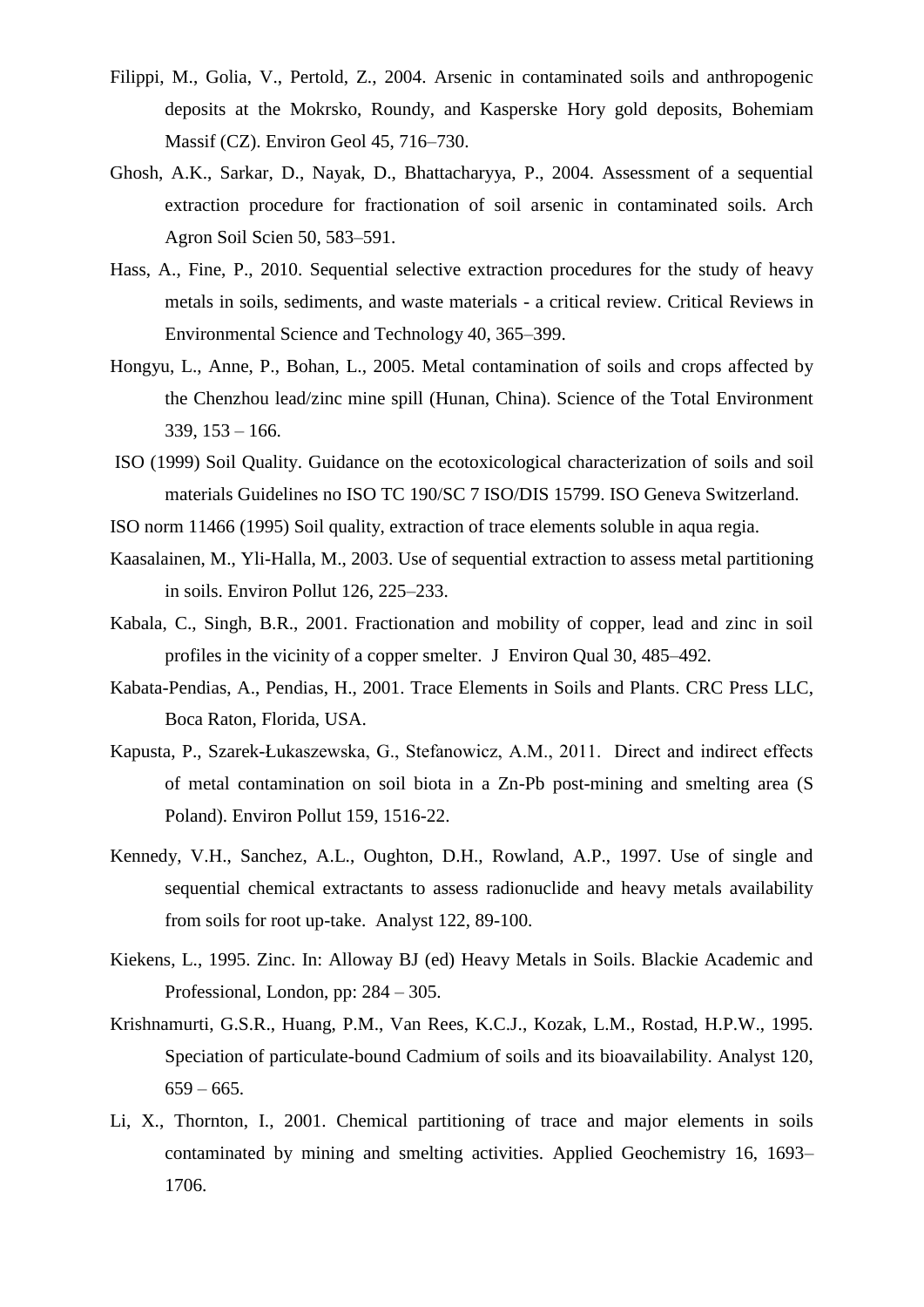- MacLaren, R.G., Crawford, D.V., 1973. Studies on soil copper. I. The fractionation of copper in soils. J Soil Sci 24, 172 – 181.
- Marin, B., Valladone, M., Polve, M., Monaco, A., 1997. Reproducibility testing of a sequential extraction scheme for the determination of trace metal speciation in a marine reference sediment by inductively coupled plasma-mass spectrometry. Analytica Chimica Acta 342, 91 – 112.
- Matera, V., Le Hecho, I., Laboudigue, A., Thomas, P., Tellier, S., Astruc, M., 2003. A methodological approach for the identification of arsenic bearing phases in polluted soils. Environ Pollut 126, 51– 64.
- McGarth, S.P., Loveland, P.J., 1992. The Soil Geochemical Atlas of England and Wales. Blackie Academic and professional London.
- Merian, E., Thomas, W., Clarkson, 1991. Metals and their compounds in the environment: occurrence, analysis, and biological relevance. VCH The University of Michigan.
- Nabulo, G., Young, S.D., Black, C.R., 2010. Assessing risk to human health from tropical leafy vegetables grown on contaminated urban soils. Science of the Total Environment 408, 5338–5351.
- Nannoni, F., Protano, G., Riccobono, F., 2011. Fractionation and geochemical mobility of heavy elements in soils of a mining area in Northern Kosovo. Geoderma 161, 63–73.
- Narwal, R.P., Singh, B.R., Salbu, B., 1999. Association of cadmium, zinc, copper, and nickel with components in naturally heavy metal-rich soils studied by parallel and sequential extractions. Commun Soil Sci Plant Anal 30, 1209–1230.
- Néel, C., Bril, H., Courtin-Nomade, A., Dutreuil, J-P., 2003. Factors affecting natural development of soil on 35-year-old sulphide-rich mine tailings. Geoderma 111,  $1 - 20$ .
- Nénert, S., Bril, H., Floc'h, J.P., 1997. Les districts aurifères du Haut-Limousin, Massif central français: approche minéralogique et géochimique. Chronique Recherche Minière 526, 3 – 15.
- Nóvoa-Muñoz, J.C., Queijeiro, J.M., Blanco-Ward, D., Alvarez-Olleros, C., García-Rodeja, E., Martínez-Cortizas, A., 2007. Arsenic fractionation in agricultural acid soils from NW Spain using a sequential extraction procedure. Sci Total Environ 378, 18 – 22.
- Nowak, B.,1995. Sequential extraction of metal forms in the soil near a roadway in southern Poland. Analyst 120, 737–739.
- Pardo, R., Barrado, E., Prez, L., Vega, M., 1990. Determination and speciation of heavy metals in sediments of Pisuerga river. Water Res 24, 373–379.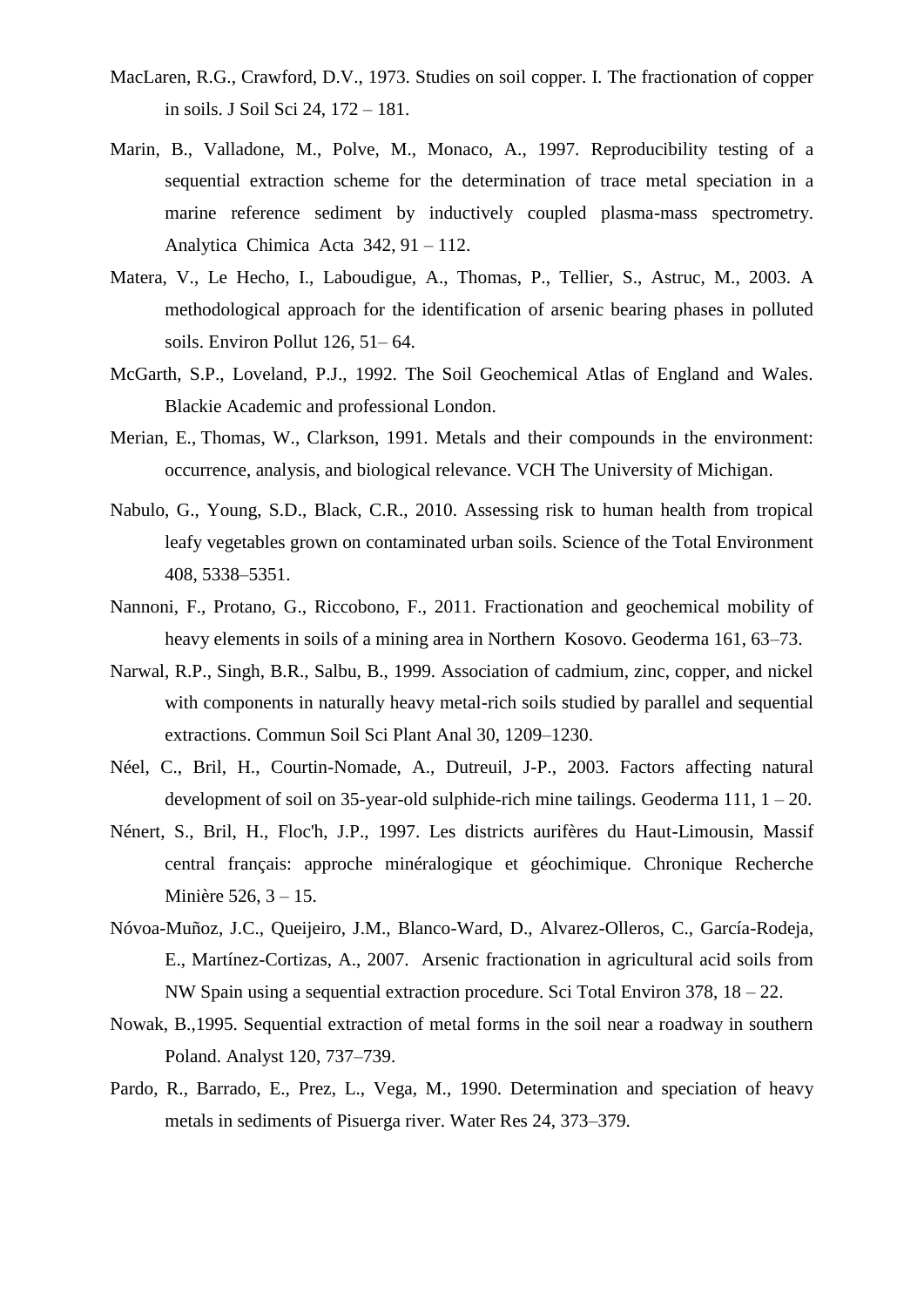- Paulo, J.C., Favas, J.P., Elisa, P., Gomes, V., 2011. Selective chemical extraction of heavy metals in tailings and soils contaminated by mining activity: Environmental implications. Journal of Geochemical Exploration 111, 160 –171.
- Petit, M.D., Rucandio, M.I. 1999. Sequential extractions for determination of cadmium distribution in coal fly ash, soil and sediment samples. Analytica Chemica Acta 401, 283-291.
- Pueyo, M., Mateu, J., Rigol, A., Vidal, M., Lopez-Sanchez, JF., Rauret, G., 2008. Use of the modified BCR three-step sequential extraction procedure for the study of trace element dynamics in contaminated soils. Environmental Pollution 152, 330–341.
- Ramos, L., Hernandez, M., Gonzalez, M.J. 1994. Sequential fractionation of copper, lead, cadmium and zinc in soils from or near Donana National Park. J Environ Qual 23, 50 –57.
- Rauret, G., 1998. Extraction procedure for the determination of heavy metals in contaminated soil and sediment. Talanta 46, 449–455.
- Rodriguez, L., Ruiz, E., Alonso-Azcaratec, J., Rincon, J., 2009. Heavy metal distribution and chemical speciation in tailings and soils around a Pb–Zn mine in Spain. Journal of Environmental Management 90, 1106 –1116.
- Romaguera, F., Boluda, R., Fornes, F., Abad, M., 2008. Comparison of three sequential extraction procedures for trace element partitioning in three contaminated Mediterranean soils. Environmental Geochemistry and Health 30, 171-175.
- Sahuquillo, A., Lopez-Sanchez, J.F., Rubio, R., 1999. Use of a certified reference material for extractable trace metals to assess sources of uncertainty in the BCR three stage sequential extraction procedures. Anal Chim Acta 382, 317–327.
- Salbu, B., Krekling, T., Oughton, D.H., 1998. Characterization of radioactive particles in the environment. Analyst 123, 843–849.
- Sanchez, G., Moyano, A., Munez, C., 1999. Forms of cadmium, lead, and zinc in polluted mining soils and uptake by plants (Soria Province, Spain). Commun Soil Sci Plant Anal 30, 1385–1402.
- Schuwirth, N., Voegelin, A., Kretzschmar, R., Hofmann, T., 2007. Vertical distribution and speciation of trace metals in weathering flotation residues of a zinc/lead sulfide mine. J Environ Qual 36, 61–69.
- Shu, W.S., Ye, Z.H., Lan, C.Y., Zhang, Z.Q., Wong, M.H., 2001. Acidification of lead/zinc mine tailings and its effect on heavy metal mobility. Environ Int 26, 389–394.
- Shuman, L.M., 1985. Fractionation method for soil micro elements. Soil Sci 140, 11 22.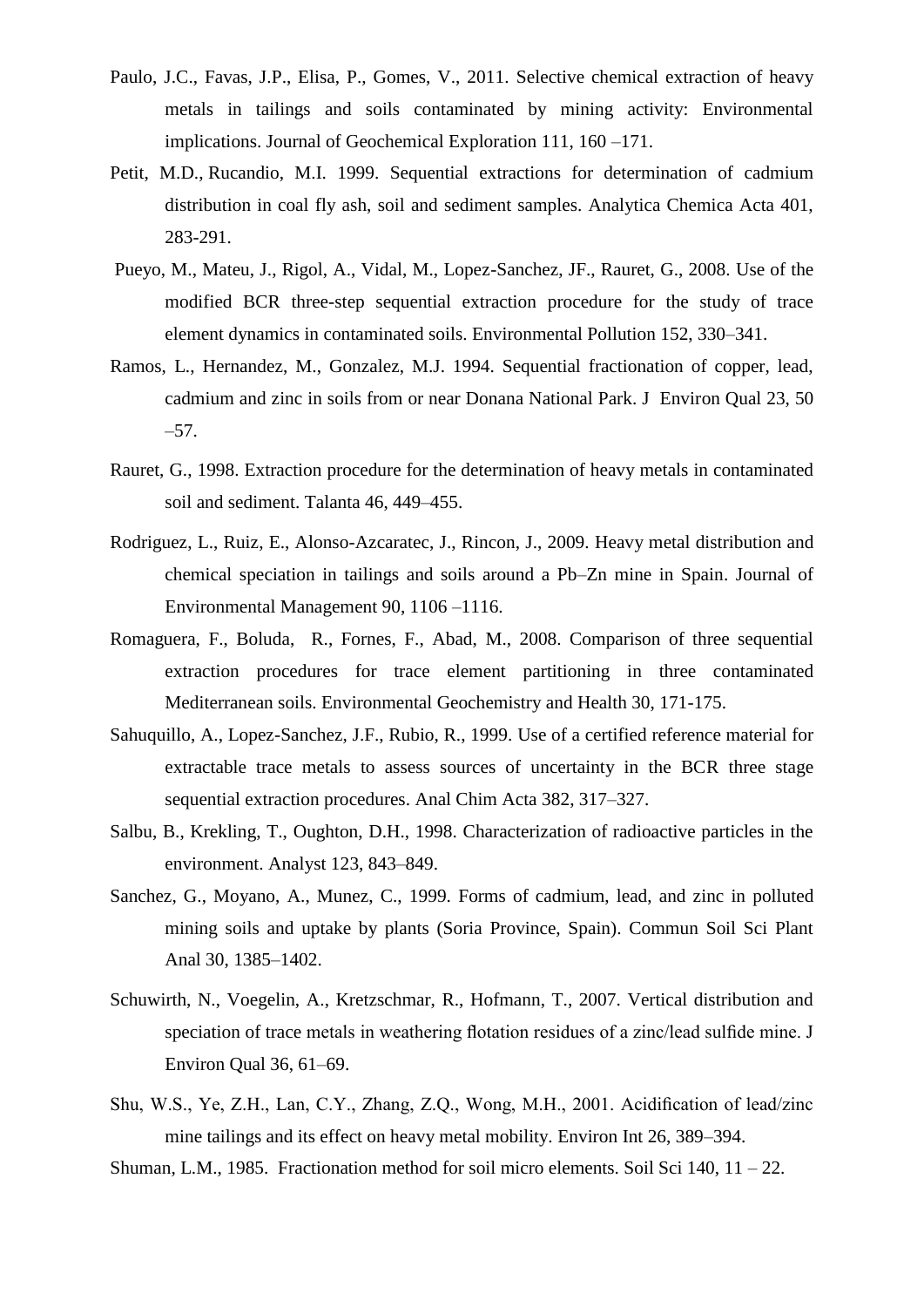- Stone, M., Marsalek, J., 1996. Trace metal composition and speciation in street sediment: Sault Ste. Marie, Canada. Water Air Soil Pollution 87, 149 – 169.
- Storer, D.A., 1984. A simple high sample volume ashing procedure for determining soil organic matter. Commun Soil Sci Plant Anal 15, 759 – 772.
- Sutherland, A., 2000. Comparison between non-residual Al, Co, Cu, Fe, Mn, Ni, Pb and Zn released by a three-step sequential extraction procedure and a dilute hydrochloric acid leach for soil and road deposited sediment. Applied Geochemistry 17, 353 – 365.
- Szulczewski, M.D., Helmke, P.A., Bleam, W.F., 1997. Comparison of XANES analyses and extractions to determine chromium speciation in contaminated soils. Environ Sci Technol 31, 2954–2959.
- Tessier, A., Campbell, P., Bosson, M., 1979. Sequential extraction procedure for speciation of particulate trace elements. Analyt Chemist 51, 844–851.
- Thiry, M., van Oort, F., 1999. Les phases minérales majeures et mineures d'une friche industrielle de métallurgie des métaux non ferreux: état d'altération, évolution géochimique et devenir des métaux polluants du site de Mortagne-du-Nord, In: Les cahiers des clubs CRIN, acte du colloque 'La Spéciation des Métaux dans le Sol. Association ECRIN Paris pp. 108–159.
- Tipping, E., Thompson, D.W., Ohnstad, M., Hetherington, N.B., 1986. Effects of pH on the release of metals from naturally-occurring oxides of Mn and Fe. Environ Technol Lett 7, 109 –114.
- Tokalioglu, S., Kartal, S., Elci, L., 2000. Determination of heavy metals and their speciation in lake sediments by flame atomic absorption spectrometry after a four-stage sequential extraction procedure. Anal Chim Acta 413, 33-40.
- Tokalioglu, S., Kartal, S., Elci, L., 2000. Determination of heavy metals and their speciation in lake sediments by flame atomic absorption spectrometry after a four-stage sequential extraction procedure. Analytica Chimica Acta 413, 33–40.
- Ure, A.M., Quevauviller, P.h., Muntau, H., Griepink, B., 1993. Speciation of heavy metal in soils and sediments. An account of the improvement and harmonisation of extraction techniques undertaken under the auspices of the BCR of the Commission of the European Communities. Int J Environ Anal Chem 51, 135 -151.
- Ure, A.M., Davidson, C.M., 2001. Chemical Speciation in the Environment. Blackie, Glasgow, pp: 265-321.
- Ure, A.M., Davidson, C.M., Thomas, R.P., 1995. Single and sequential extraction schemes For Trace metal speciation in soil and sediment.Tech and Instru in Anal Chem 17, 505-523.